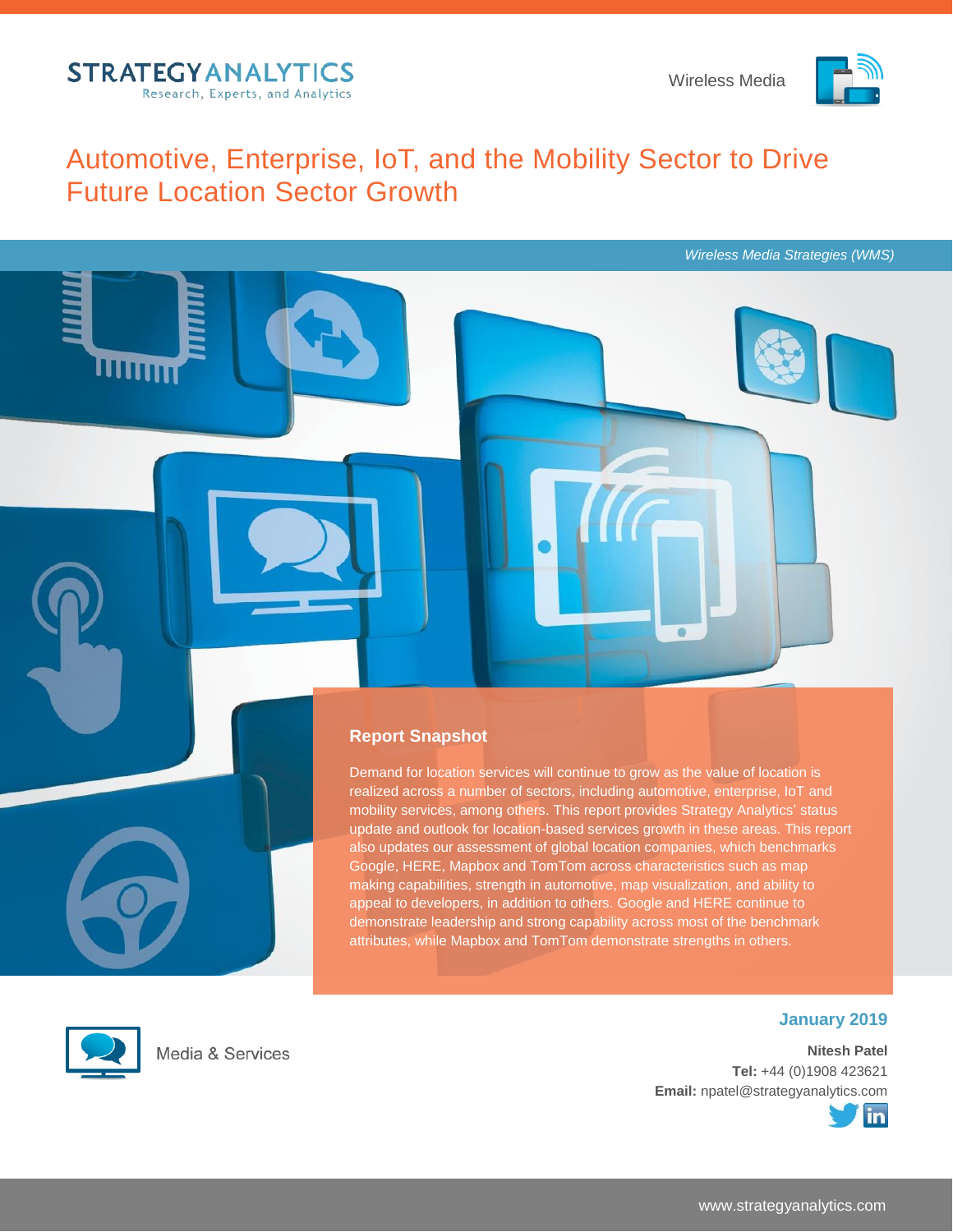

# **Contents**

| 1. |     | <b>Executive Summary</b> |                                              | 4                |
|----|-----|--------------------------|----------------------------------------------|------------------|
| 2. |     |                          | <b>Transformation of the Location Sector</b> | 5                |
|    | 2.1 |                          | What Is A Location Platform?                 | $\sqrt{5}$       |
|    | 2.2 |                          | The Evolution of Map Making & Maintenance    | $\sqrt{5}$       |
|    | 2.3 |                          | <b>Business Model Evolution</b>              | 6                |
| 3. |     |                          | <b>Future Location Growth Opportunities</b>  | $\overline{7}$   |
|    | 3.1 |                          | The Automotive Opportunity                   | $\overline{7}$   |
|    | 3.2 | Enterprise               |                                              | $\boldsymbol{9}$ |
|    |     | 3.2.1                    | Asset Tracking & Fleet Management            | $\boldsymbol{9}$ |
|    |     | 3.2.2                    | Internet of Things (IoT)                     | 10               |
|    |     | 3.2.3                    | <b>Business Intelligence (BI)</b>            | 11               |
|    | 3.3 |                          | Mobile Apps & Services                       | 12               |
|    | 3.4 |                          | The Mobility Industry                        | 12               |
|    | 3.5 |                          | Location-Based Advertising & Marketing       | 14               |
| 4. |     |                          | <b>Location Platform Benchmarking</b>        | 15               |
|    | 4.1 |                          | Benchmarking Update & Result Summary         | 15               |
|    | 4.2 |                          | <b>Benchmarking Category Results</b>         | 16               |
|    |     | 4.2.1                    | Map Making                                   | 17               |
|    |     | 4.2.2                    | Map Freshness                                | 20               |
|    |     | 4.2.3                    | POI and Search                               | 22               |
|    |     | 4.2.4                    | <b>Developer Community</b>                   | 23               |
|    |     | 4.2.5                    | Map and Data Visualization                   | 25               |
|    |     | 4.2.6                    | <b>Automotive Location Services</b>          | 26               |
|    |     | 4.2.7                    | Openness and flexibility:                    | 28               |
|    |     | 4.2.8                    | Vision and Growth Leadership                 | 29               |
| 5. |     |                          | <b>Strengths and Weaknesses</b>              | 30               |
|    | 5.1 | Google                   |                                              | 31               |
|    |     | 5.1.1                    | Strengths                                    | 31               |
|    |     | 5.1.2                    | Weaknesses                                   | 32               |
|    | 5.2 | <b>HERE</b>              |                                              | 32               |
|    |     | 5.2.1                    | Strengths                                    | 32               |
|    |     | 5.2.2                    | Weaknesses                                   | 33               |
|    | 5.3 | Mapbox                   |                                              | 34               |
|    |     | 5.3.1                    | Strengths                                    | 34               |
|    |     |                          |                                              |                  |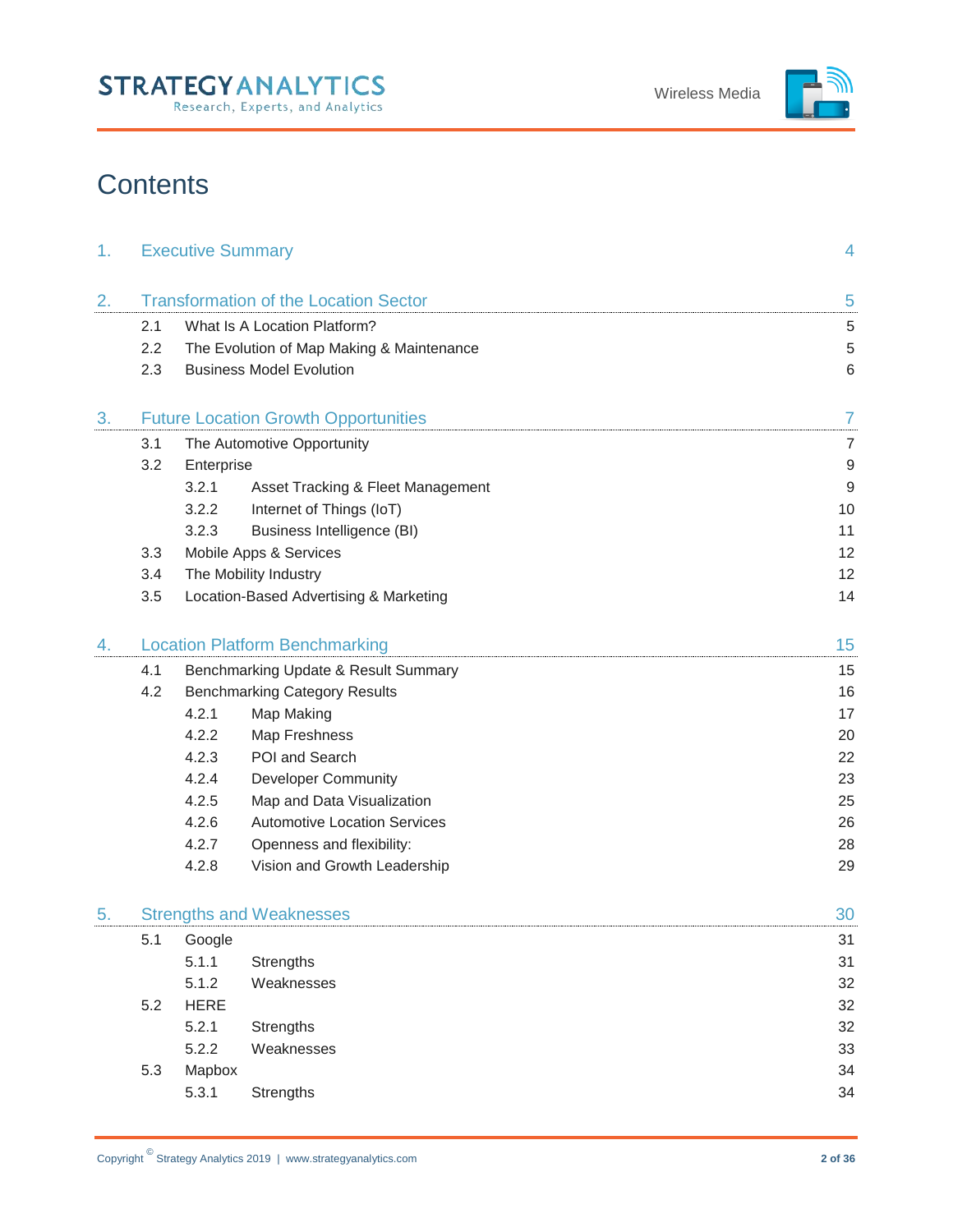



|    | 5.4 | 5.3.2<br>TomTom<br>5.4.1<br>5.4.2 | Weaknesses<br>Strengths<br>Weaknesses | 34<br>35<br>35<br>35 |
|----|-----|-----------------------------------|---------------------------------------|----------------------|
| 6. |     |                                   | <b>How Can We Help You?</b>           | 36                   |

# **Exhibits**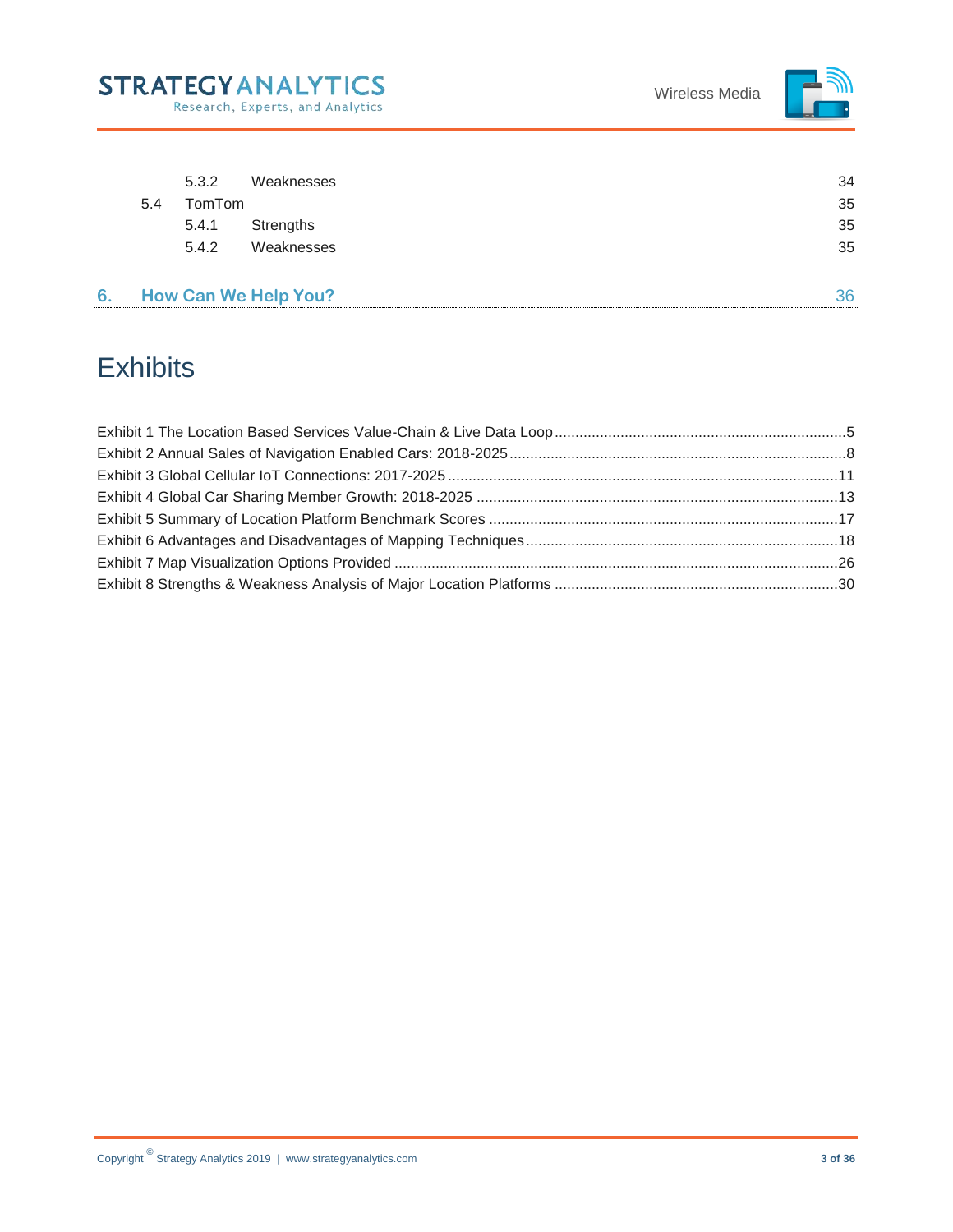

# <span id="page-3-0"></span>1. Executive Summary

**STRATEGYANALYTICS** 

Research, Experts, and Analytics

**Demand for location services will both evolve and expand across a number of sectors including automotive, enterprise and IoT, mobility services, mobile apps and digital advertising**.

- Strategy Analytics' [Infotainment and Telematics service](https://www.strategyanalytics.com/access-services/automotive/infotainment-and-telematics/about-infotainment-and-telematics) estimates annual sales of navigation enabled cars (excluding HD Maps) will rise at a 6.9% CAGR, exceeding 60 Million by 2025, with above average increases across BRIC. This will provide continued growth opportunities for digital map and location service suppliers.
- In IoT Strategy Analytics expects [a 12% CAGR in the number of cellular connections](https://www.strategyanalytics.com/access-services/enterprise/iot/market-data/report-detail/iot-cellular-connections-by-air-interface-and-industry-vertical) to drive demand for location services. Enterprises will aim to [monitor the location and movement of connected devices](https://www.strategyanalytics.com/access-services/enterprise/iot/reports/report-detail/the-top-10-trends-in-the-iot-in-2019) for the purpose of greater accountability, and improved management and decision making.
- Granular location data and detailed maps will underpin the growth of the [\\$330 Billion global digital advertising](https://www.strategyanalytics.com/access-services/media-and-services/in-the-home/tv-media-strategies/tv-media-strategies/market-data/report-detail/advertising-forecast-global-2010-2023) opportunity by supporting anonymized user profiling, ad attribution and real-time location-based ad-delivery.
- Rising numbers of consumers with GPS equipped handsets combined with a growing base of mobile data users and an increasing number of users downloading apps from app-stores will boost the total addressable market of mobile LBS services over the next 5 years.

**In this iteration of Strategy Analytics' location-platform benchmarking report Google and HERE both run out as leaders across the many of our eight categories. Mapbox and TomTom score strongly across several categories as competition across the location sector intensifies and customer demands evolve.**

- Google demonstrates leadership in map-making, map-freshness, local search and its developer community. However, its areas of weakness include a lack of openness, and in the automotive sector - although the popularity of Android Auto and Android OS wins with car makers Volvo, Renault, Mitsubishi and Nissan, are positive signs.
- HERE demonstrates leadership in map-making, automotive, industry vision and openness. HERE scores highly on map freshness, particularly in terms of the depth and detail of its updates and meeting validation requirements. HERE is aggressively improving on areas like POI search, developer community and visualization.
- Mapbox is a leader in visualization. Mapbox also scores highly in map-freshness, innovation and openness. In map-making its reliance on OpenStreetMap (OSM) and probe data enables it to provide map coverage at scale with low cost. However, community mapping lacks scale, consistency, quality assurance and provenance to satisfy all needs. Mapbox is making progress in automotive though it remains early days.
- TomTom scores highly across map-making, map-freshness, automotive and openness. TomTom is focused on automotive and developing its offerings for enterprise and developers. Visualization tools remain a weakness for TomTom.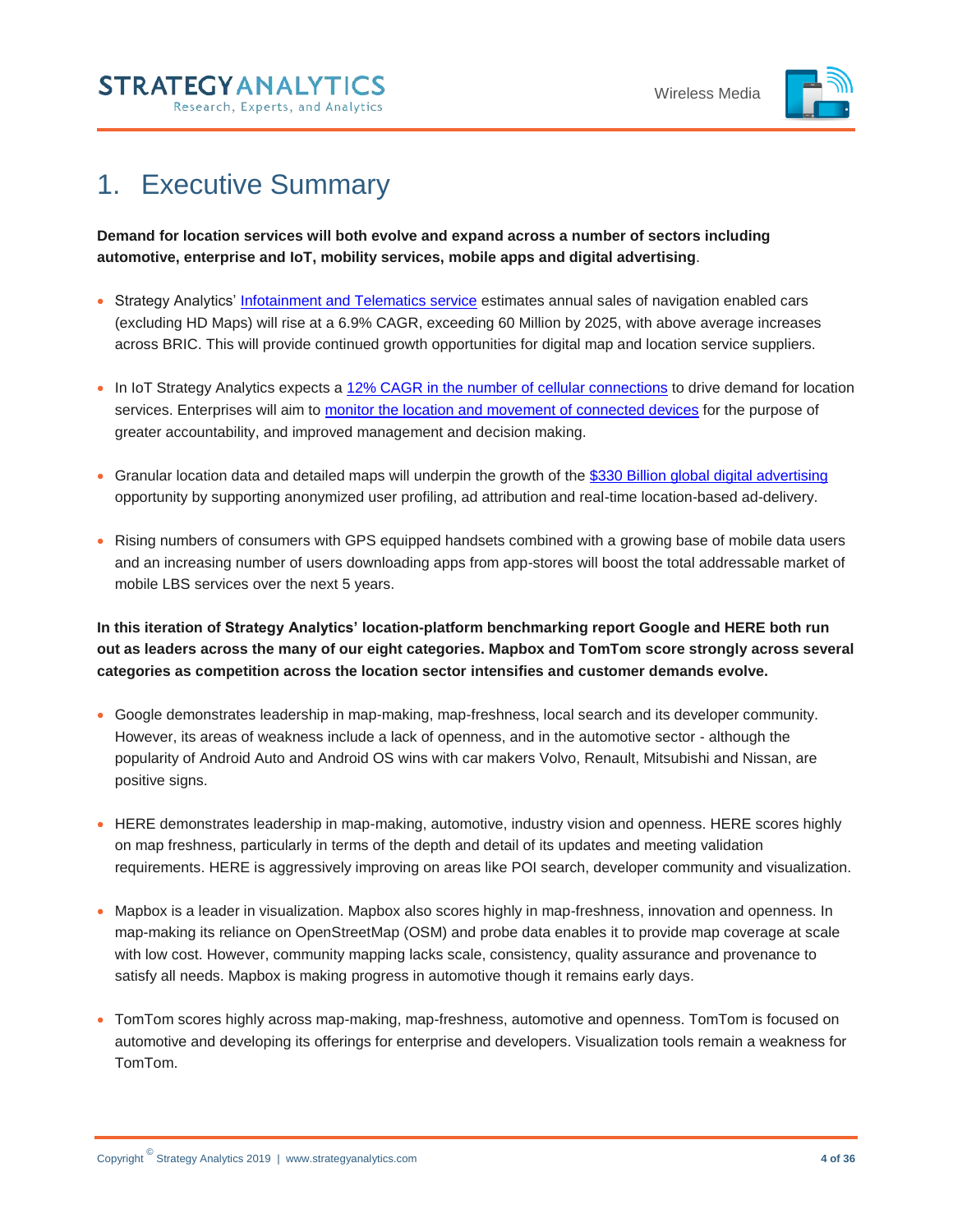

# <span id="page-4-0"></span>2. Transformation of the Location Sector

# <span id="page-4-1"></span>**2.1 What Is A Location Platform?**

Strategy Analytics defines a location platform as a company which provides customers with access to a range of location services which includes digital map tiles, geocoding (converting street names into coordinates and viceversa), optimized routing, local businesses or points of interest (POIs) search, traffic information, and more. Location platforms enable enterprises and long-tail developers to integrate these horizontal location services into their own apps and services so developers don't need to build their own maps or common location service capabilities, Exhibit 1. Location-based applications and location services are usually underpinned by a map and supported by geolocation information provided either automatically via positioning technology like GPS or manually (e.g. address input).

Location platforms also provide tools for customers and developers to customize these location services. For example, to modify the style of the map tiles, or emphasizing specific details such as railway lines or public transport routes. Increasingly, location platforms enable enterprises and developers to integrate their own data (or third-party data) with map content and location services to create their own custom maps, visualizations and unique location services.

<span id="page-4-3"></span>

#### Exhibit 1 The Location Based Services Value-Chain & Live Data Loop

Source: Strategy Analytics

# <span id="page-4-2"></span>**2.2 The Evolution of Map Making & Maintenance**

Over time, map making techniques have become increasingly sophisticated, automated and cost effective. Modern map making and maintenance relies upon a variety of data sources, including satellite and aerial imagery, statistical analysis of GPS probe data gleaned from GPS enabled smartphones and vehicles, cameras on-board cars and smartphones, and LIDAR equipped mapping vehicles. Community efforts like Open Street Map (OSM), which relies on the contributions of individuals and organizations, have helped to democratise map making. Consequently, basic and crude 2D maps have largely become commoditized.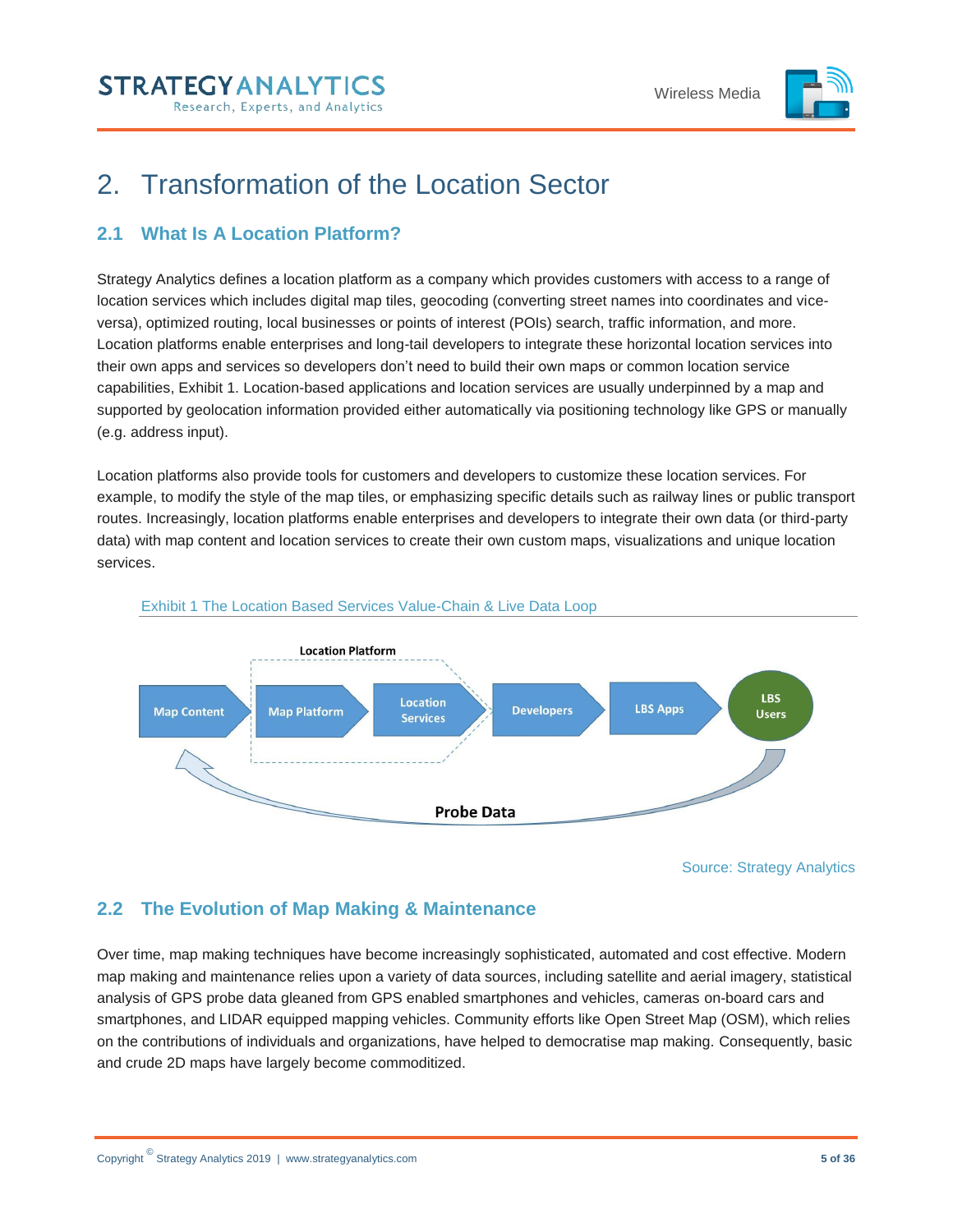

GPS probe data from cars and smartphones are analysed to detect changes to the current road network and also to measure traffic conditions in near real-time. For example, GPS data can provide early clues when a turn restriction has been recently implemented, or when new streets have been added. More recently, cameras on cars and smartphones are being used in conjunction with visual recognition and machine learning to detect and report on changes in real time back to the platform e.g. Mapbox's Vision SDK. Live cameras feeds can be analysed in realtime to segment and capture map content, such as road signs, and other detectable road features. Any changes which are detected can be used to update the map over-the-air.

# <span id="page-5-0"></span>**2.3 Business Model Evolution**

The business model for location services continues to shift. Both HERE and TomTom license their map content on a custom basis, and at high margins, to vehicle OEMs and other enterprises. However, in order to deliver location services to support a growing variety of use-cases at scale, HERE and TomTom are moving towards a platform approach, where location services are available via the cloud on a transactional basis. For example, developers can use software development kits (SDKs) or application programming interfaces (APIs) that request map tiles, geocoding, reverse geocoding or directions on-demand within apps or web services. Each request for these services is a billable event, and therefore the success of the platform business model (and Google, HERE, Mapbox and TomTom) will be linked to strong demand for location services from across key sectors. For enterprises with a need for location services on a large scale, or for customized needs, the licensing model is typically negotiated on a custom basis.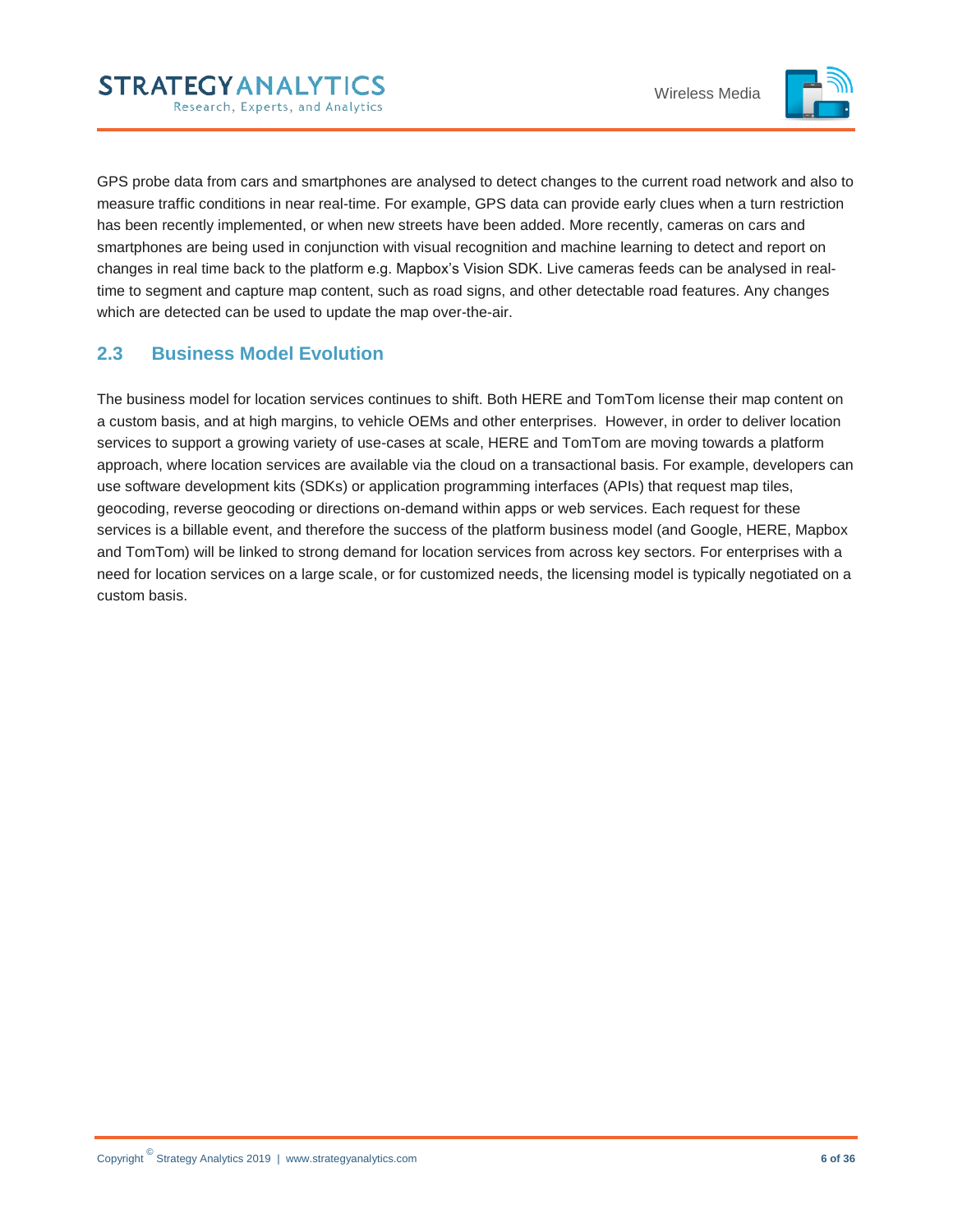



# <span id="page-6-0"></span>3. Future Location Growth Opportunities

**Although basic location services (e.g. 2D roadmaps) are becoming commoditized, there is continued demand for services and solutions to be tailored to meet the needs of different sectors and use-cases, for example autonomous driving, electrical vehicles, IoT, and mobility, among others.** 

For autonomous driving, machine readable maps which provide centimetre level accuracy and high levels of detail are essential. For location-based advertising and attribution, accurately identifying the location of consumers with precision in different retail stores and buildings not only requires highly accurate positioning technology, but also accurate building level maps and place information. Similarly, for drones to safely navigate to their destination 3D building and airspace maps are essential. The rest of this section provides examples of the growth opportunities in each of these areas being targeted by companies in the location-sector.

- The automotive industry
- Enterprise asset management , IoT, and business intelligence (BI)
- Mobile apps
- The mobility market
- Digital advertising and marketing

## <span id="page-6-1"></span>**3.1 The Automotive Opportunity**

The automotive industry remains a key market for location companies HERE and TomTom. For example, in 2017 TomTom derived 21% of its total sales (€190.6 Million) from its automotive business unit. HERE claims to provide location services for 4 out of 5 cars in Europe. For carmakers, location services such as turn-by-turn (TBT) navigation, traffic information, search, parking and fuel prices, will remain important capabilities delivered through vehicle infotainment units over the next five-years.

Strategy Analytics' [Infotainment and Telematics service](https://www.strategyanalytics.com/access-services/automotive/infotainment-and-telematics/about-infotainment-and-telematics) estimates annual sales of navigation enabled cars will continue to rise at a 6.9% CAGR, exceeding 60 Million by 2025, with above average increases across BRIC, Exhibit 2. This will provide a continued opportunity for growth for digital map and location service suppliers. The total excludes HD maps that will be required to safely guide autonomous cars, but includes connected cars which will have the ability to deliver live map-based services to users as part of the connected in-vehicle infotainment (IVI) experience. In depth analysis and forecasts of the infotainment services and telematics opportunity is available through Strategy Analytics' [Infotainment and Telematics service.](https://www.strategyanalytics.com/access-services/automotive/infotainment-and-telematics/about-infotainment-and-telematics)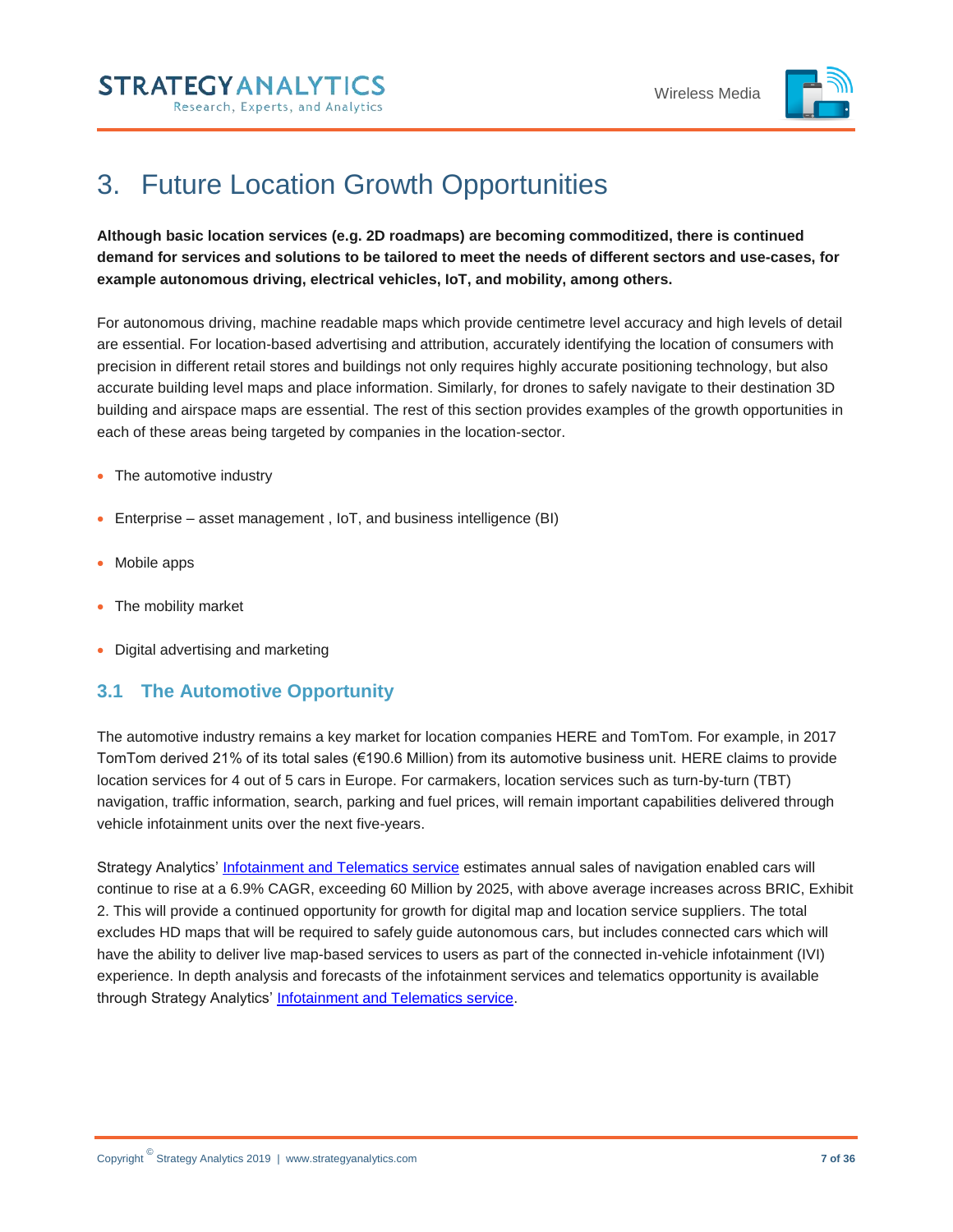



#### <span id="page-7-0"></span>Exhibit 2 Annual Sales of Navigation Enabled Cars: 2018-2025

#### [Source: Strategy Analytics, Infotainment & Telematics](https://www.strategyanalytics.com/access-services/automotive/infotainment-and-telematics/market-data)

Demand for different types of location services will evolve as the automotive industry does. For example, finding the location of electric charging points along routes, and their availability, will be essential for a growing number of [electric vehicle owners.](https://www.strategyanalytics.com/access-services/automotive/powertrain-body-chassis-and-safety/market-data/report-detail/hev-ev-market-forecast-oct-2018?Related) Real-time information relating to the availability of charging points will also be important. Furthermore, the automotive industry is moving towards the higher levels of autonomous driving.

## **Over the next five-years the share of cars with HD maps will account for a negligible fraction of cars sold. However, in the long term Strategy Analytics expects the requirement for embedded navigation to increase as assisted and autonomous driving relies on high-definition (HD) maps.**

High definition maps are fundamental to enable autonomous vehicles to accurately calculate their position on the road. Both HERE and TomTom are vying to take a leadership position in supporting autonomous driving with their HD Maps through partnerships with key stakeholders in the future value-chain for autonomous vehicles. Google is also taking a shot at the autonomous vehicle opportunity through Waymo, its self-driving project, while Mapbox is also building HD maps based on a crowd-sourced approach.

- TomTom claims its HD Map covers more than 380,000 KM of roads across Europe, the United States and Japan.
- HERE claims it is on target to have over 1 M KM of roads mapped in HD by the end of 2018.
- Waymo claims its autonomous cars have clocked a total of 10 Million miles by the end of October 2018, and in December 2018 launched the first commercial self-driving ride-sharing service, called Waymo One.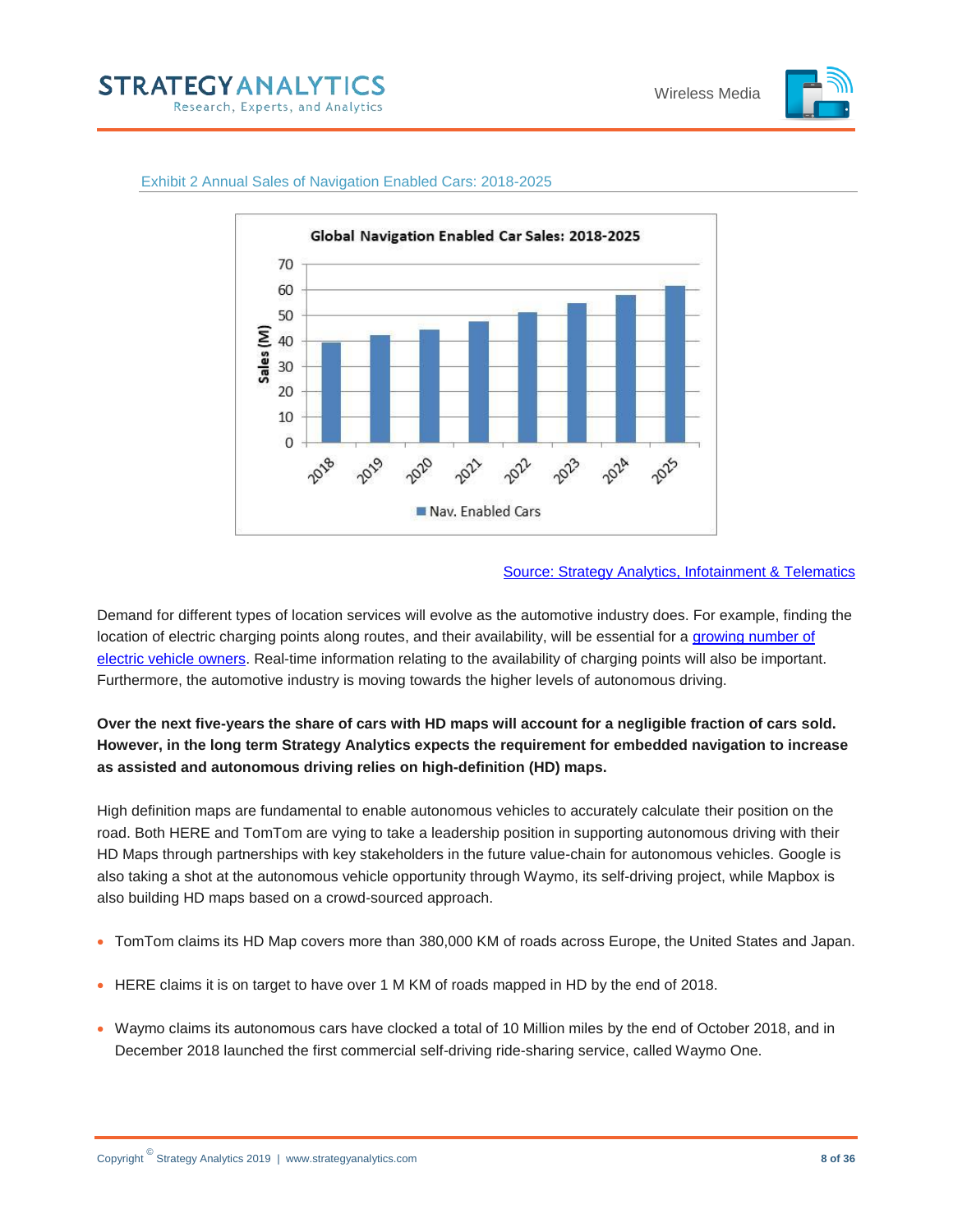

 Mapbox has not announced the extent of its HD Map coverage. However, it states that it has the ability to deliver lane level precision required to support Level 2 and Level 3 semi-autonomous driving using current probe GPS data, and in future the deployment of its Vision SDK on sensors deployed on vehicles and via partnerships with companies such as Intel's Mobile Eye, among others.

# <span id="page-8-0"></span>**3.2 Enterprise**

Different industry verticals have a need for both off-the-shelf and customized location services to support horizontal functions, including asset tracking, fleet management, business intelligence, and IoT among others.

## <span id="page-8-1"></span>3.2.1 Asset Tracking & Fleet Management

**Improving risk management and providing greater accountability are driving the need for enterprises across industry verticals to track assets across the supply chain, including fleets of vehicles, parts and employees. Maps, geo-location and locations services are needed for tracking and managing assets.** 

Survey work conducted by [Strategy Analytics' Enterprise IoT service](https://www.strategyanalytics.com/access-services/enterprise/iot/about-iot) during 2018 indicates that 48% of companies have implemented asset tracking (or asset monitoring) services, up from 40% in 2017. Additionally, a further 34% of companies surveyed indicated plans to deploy asset tracking in the next 12 month, up from 30% in 2017. Notably, the survey results indicated above average of adoption of asset tracking and monitoring across companies in the finance, insurance and real estate (FIRE) sector, telecoms, media and technology (TMT), Energy and Utilities and finally, and Healthcare and Pharmaceuticals.

The declining cost of connectivity via cellular (due to a combination of lower priced cellular enabled RFID tags and falling mobile data prices) is increasing the viability of cellular enabled asset management tags. The battery performance (and therefore lifecycle) of cellular-enabled tags has improved significantly, which is making them more viable.

Maps and location services such as geolocation, geocoding, routing, and navigation are useful for tracking products across the supply-chain, from within factories through to delivery to the customer. For example, as parts or assets move from inside to outside the factory, dispatchers are able to track the position of their vehicles in real time to provide improved guidance to internal and external customers relating to estimated arrival time. Dispatchers can also use information about potential delays due to traffic incidents to provide drivers with alternative routing information.

TomTom announced plans to sell its fleet management solutions unit, TomTom Fleet, for a value which has been estimated by financial analysts at around €1 Billion. Google claims Google Maps is used to support a number of fleet companies, including fleet minder, ABAX, TELETRAC NAVMAN, Vagabond, and Apod. Mapbox cites Transfix and Pole Star as customers. HERE's fleet customers include Fleetboard, Calamp, and EPAM (tracking).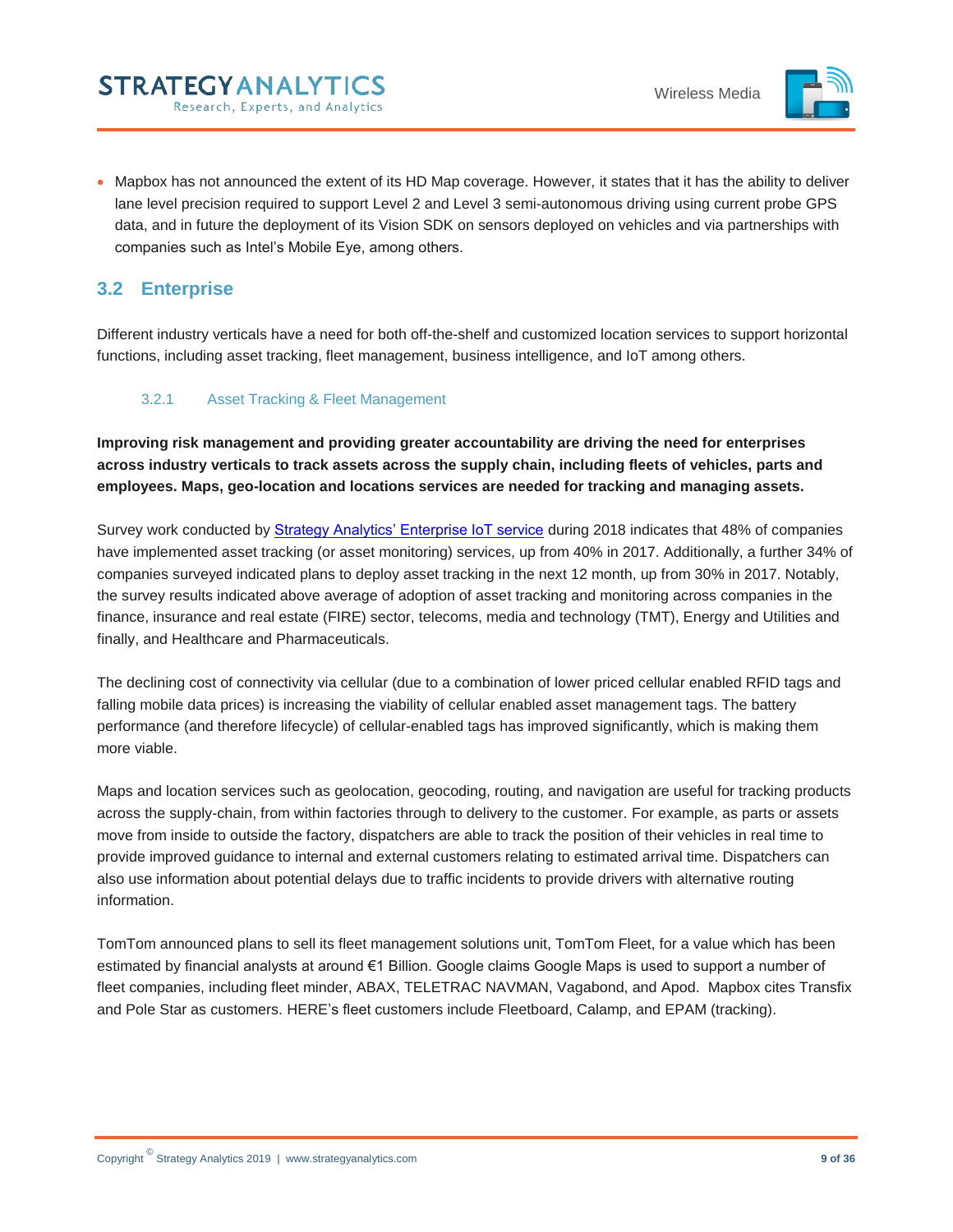

## 3.2.2 Internet of Things (IoT)

<span id="page-9-0"></span>**Strategy Analytics expects a 12% CAGR in the number of cellular connections to drive demand for location services. Enterprises will aim to monitor the location and movement of connected devices for the purpose of greater accountability, and improved management and decision making.** 

Increasing numbers of IoT providers are offering location and tracking out of the box, not just around cellular, but also around unlicensed LPWA technology like LoRaWAN. Customers will increasingly have a choice beyond assisted GPS, depending on power consumption and the level of accuracy required for their particular solution. For example, some companies may just need to know where an asset is with basic geofencing. For example, warehouse assets like cable drums or the basic position of enterprise fleets to track those assets to a specific depot or location, which may not require a high level of accuracy. In those cases, even unlicensed LPWA technologies like LoRa may be sufficient, as long as the network knows what time a signal is picked up by any number of gateways, so that it is possible to triangulate that to a location with an accuracy of 40-50 meters, perhaps slightly less in dense urban environments.

For greater levels of accuracy, integrated AGPS/cellular/Wi-Fi sniffing will work very effectively, such as specific pallet locations or where in a storage rack an item is located. Some companies are also integrating these capabilities into unlicensed LPWA solutions, such as Actility, which has some patented IP around low power GPS (through its acquisition of Abeeway), which is a LoRaWAN equivalent of AGPS (Assisted GPS). The network provides key information to the device preparing to make a fix, which means that the GPS can be active for a shorter period of time, and acquire fewer satellite signals. The position calculations are then processed in the cloud, which reduces the battery impact, while still providing GPS levels of accuracy (in many cases sub-10 meters). If a standard GPS offering has a 1 year battery life and pure LoRaWAN has a 10 year battery life, this solution could give up to 9 years<sup>1</sup>

Location services will also be used to enhance augmented reality which will create a more immersive experience. AR and real-time location services (RTLS) will be combined on a much bigger scale in order to provide value to the businesses and customers. In fact, the trend has already begun with airports and hospitals leveraging the use of BLE Beacons, combined RTLS and Wi-Fi to help find way through their large and difficult to navigate spaces.

IoT presents a future growth opportunity for location platforms as the number of devices connected to the internet increases. Strategy Analytics' [Enterprise IoT Strategies](https://www.strategyanalytics.com/access-services/enterprise/iot/about-iot) service estimates the number of devices connected over the cellular network is set to grow by 12% CAGR between 2018 and 2025 across a variety of industry verticals. IoT in Healthcare, Primary Processing and Automotive is set to show the strongest growth. Cellular connectivity will enable these devices to be tracked or monitored, although clearly not all these connected devices will need support from location services e.g. geolocation, directions or routing.

Fundamentally, where mobility is a core requirement e.g. Automotive, or Fleet or where assets need to be tracked e.g. in a factory, or across a supply chain, the greater the need for geolocation services. Traceability in the supply chain is becoming a very important element of compliance in many industries to guarantee the source of origin, as

 $\overline{a}$ 1 <https://www.actility.com/customer-stories/die-mobiliar/>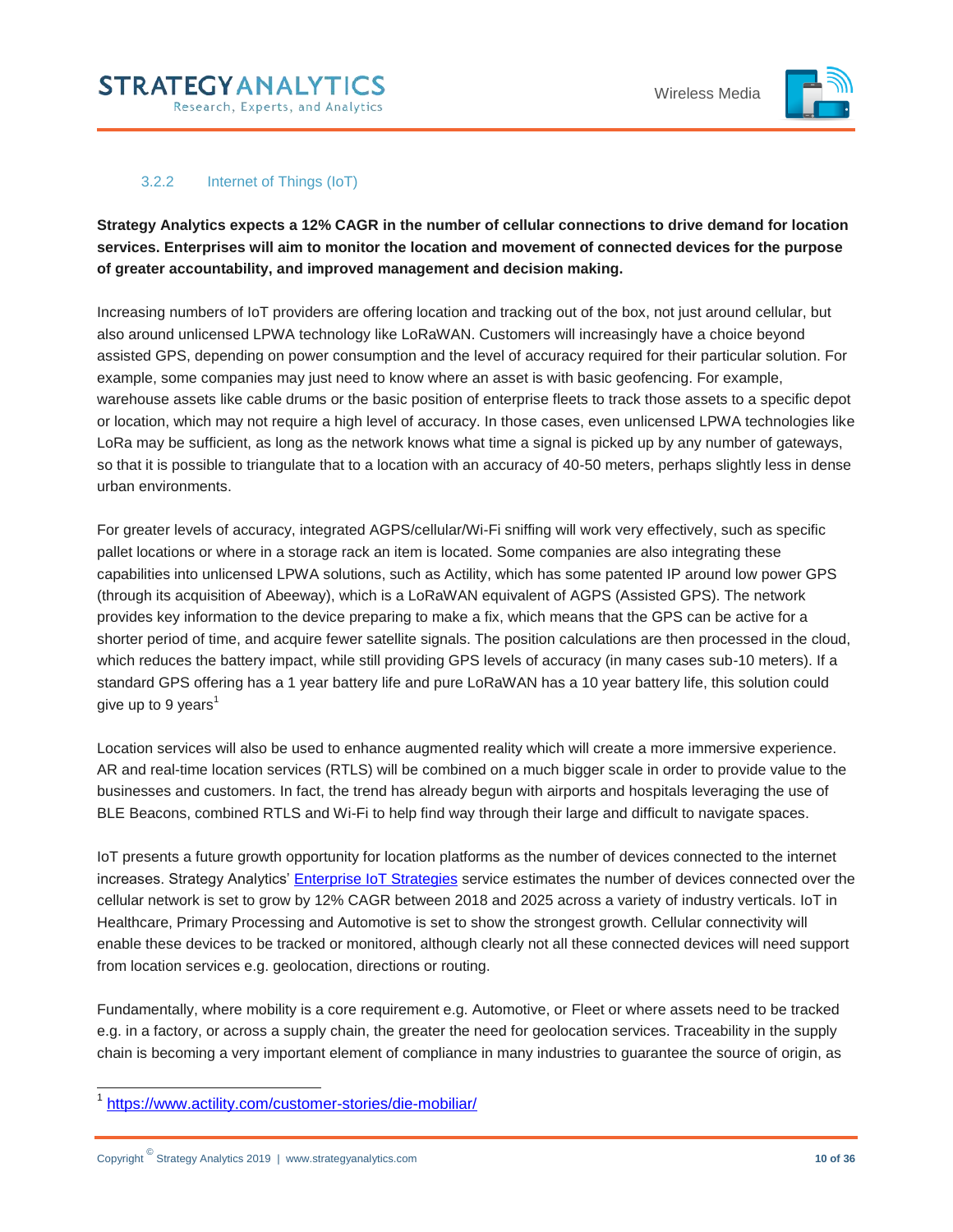

well as the integrity of any component. Examples include car parts shipped globally to different suppliers, where location tracking and identification of the origin is vital, especially in terms of liability should there be a safety recall on a particular vehicle component. The same is also true in terms of food processing, where traceability is vital in guaranteeing the integrity of a finished product, for example, if a fast food chain guarantees customers that chicken nuggets contain 100% chicken breast meat, then suppliers need to ensure they can prove that the chicken nuggets they produce are sourced from chicken breast, or risk a serious breach of an SLA (service level agreement) with a customer.

Data recorded by these connected objects will able to provide contextual information via alerts and can be visualized. For example, a vending machine which is low on a certain product item, or which has become faulty is able to communicate its status to head office and can be restocked or fixed.



#### <span id="page-10-1"></span>Exhibit 3 Global Cellular IoT Connections: 2017-2025

**STRATEGYANALYTICS** 

Research, Experts, and Analytics

Source: Strategy Analytics, [Enterprise IoT Strategies](https://www.strategyanalytics.com/access-services/enterprise/iot/market-data/report-detail/iot-cellular-connections-by-air-interface-and-industry-vertical)

#### <span id="page-10-0"></span>3.2.3 Business Intelligence (BI)

**The use of BI tools by enterprises to make data driven decisions is on the rise and represents an area of growth for location platforms. Location services help businesses to visualize and analyse relevant business related data on maps to identify location-based insights.** 

Enterprises and businesses are increasingly using data to drive decision making. Big data and data analytics tools, which including BI software, is being used to help enterprises make sense of internal and external data. Strategy Analytics' [Mobile Work Force Strategies service](https://www.strategyanalytics.com/access-services/enterprise/mobile-workforce/about-mobile-workforce) predicts SaaS (Software-as-a-Service) based business intelligence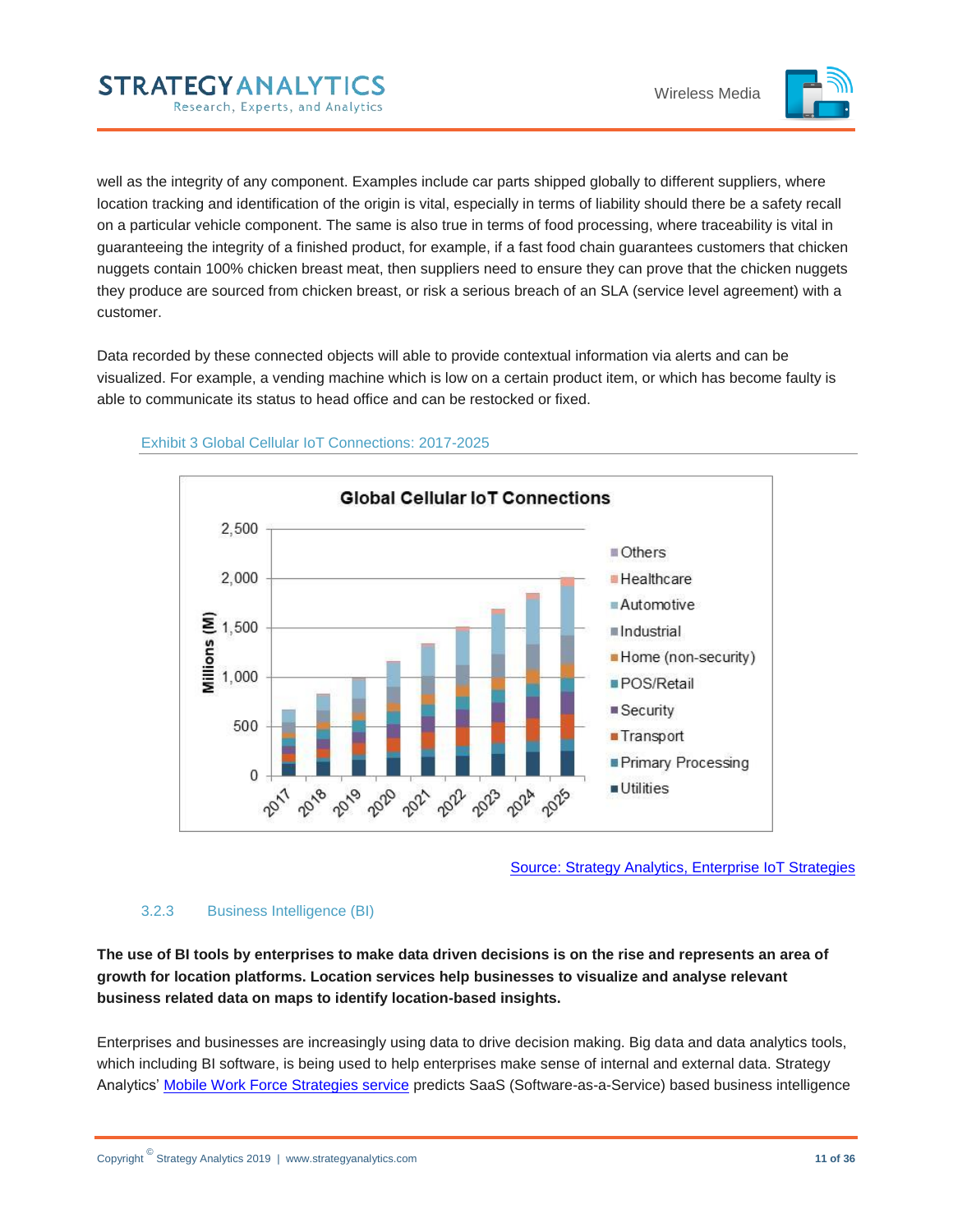

solutions across small and medium businesses (SMBs) and corporates will grow almost 54% from \$2.6 Billion [worldwide at the end of 2018 to \\$4 Billion by 2022.](https://www.strategyanalytics.com/access-services/enterprise/mobile-workforce/reports/report-detail/global-corporate-mobile-saas-forecast-2016-2022?slid=708995&spg=1) The major providers of BI tools include Alteryx, IBM Cognos, Microsoft Power BI, Microstrategy, and Tableau. Both Alteryx and Tableau report strong growth in revenue during 2018, reflecting growing demand for BI tools in the sector.

- **Alteryx:** posted a 55% increase in sales during the first three quarters of 2018 to reach \$143.8 Million.
- **Tableau:** revenue for the first three quarters of 2018 is up 45% on the same period in 2017, putting it on track to exceed \$1.27 Billion during 2018. Tableau reports it has 70,000 customer accounts.

Maps and location relevant information helps to support a broad number of businesses intelligence use-cases. Examples of this include location analytics where location data can be used by venue owners to track footfall within stores and identify areas of high or low footfall, as well as to determine the ideal location of in-store displays and higher-value products. At a broader level location heat maps based on cell-tower traces can (and is) being used to determine the best location for businesses, such as supermarkets.

# <span id="page-11-0"></span>**3.3 Mobile Apps & Services**

**Rising number of consumers with GPS equipped handsets combined with a growing base of mobile data users and an increasing number of users downloading apps from app-stores will boost the total addressable market of mobile LBS services over the next 5 years.** 

- **GPS handsets:** Annual sales of GPS enabled handsets, which support accurate geolocation, is set to rise from just above [1.58 Billion at the end of 2018 to just over 2 Billion by the end of 2023,](https://www.strategyanalytics.com/access-services/devices/mobile-phones/emerging-devices/reports/report-detail/global-handset-and-smartphone-enabling-technologies-forecasts-a-to-z-2008-to-2023?slid=718674&spg=11) according to Strategy Analytics' Emerging Device Technologies service.
- **App-store users:** Strategy Analytics estimates the population of users accessing app-stores to download apps and games will rise from just belo[w 2.9 Billion at the end of 2018 to over 3.6 Billion at the end of 2023,](https://www.strategyanalytics.com/access-services/media-and-services/mobile/wireless-media/wireless-media/market-data/report-detail/global-mobile-media-forecast-update-2011-2023) thus increasing the addressable market of users able to download location-based applications.
- **Mobile data users:** Apps and services which rely on location based services served in real-time are dependent on mobile data connectivity when they are out and about. The number of mobile data users is set to approach 4.53 Billion by 2023. Furthermore, a number of mobile operators are offering zero-rated tariffs specifically targeted at users that depend on navigation and location-based services.
	- For example, in December 2018 Russian operator Megafon launched a tariff option called "On The Way" which provides unlimited traffic for specific apps travel apps.

# <span id="page-11-1"></span>**3.4 The Mobility Industry**

The mobility sector is amorphous, and covers a large number of on-demand use cases, including ride hailing, car sharing, micro-mobility, autonomous shuttles, and more. Location services delivered via smartphone apps often lie at the heart of many of these services, whether that is in the form of a digital map to enable passengers to locate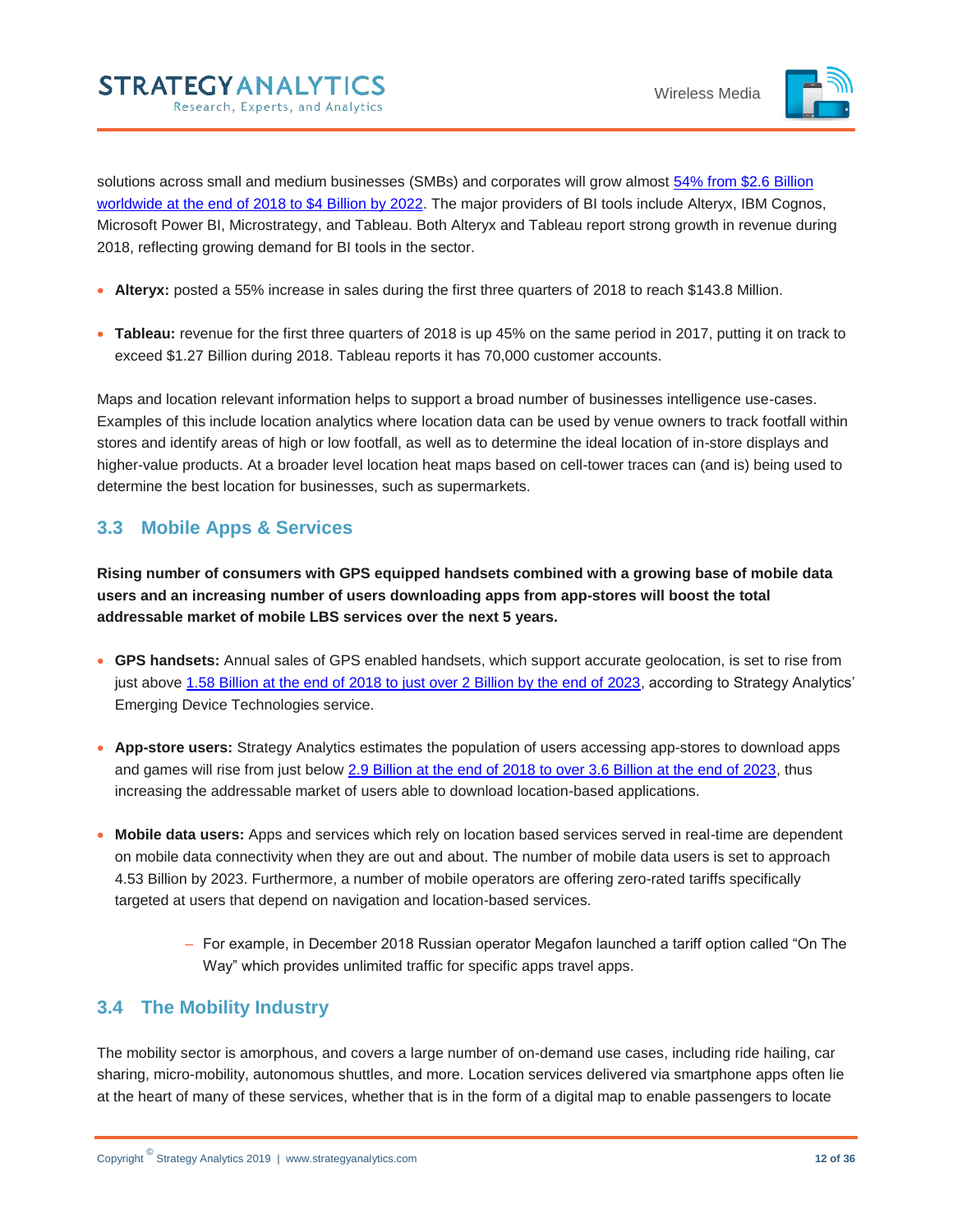

the nearest car sharing vehicle, or routing and navigation to assist drivers of taxi-hailing services, or a dispatch solution for taxi fleets.

Research from Strategy Analytics' [Connected Mobility](https://www.strategyanalytics.com/access-services/automotive/connected-mobility/about-automotive-connected-mobility) service highlights growth in the numbers of car sharing members over the next 7 years, Exhibit 4. Strategy Analytics' [Connected Mobility](https://www.strategyanalytics.com/access-services/automotive/connected-mobility/about-automotive-connected-mobility) research provides a deep dive into the market for mobility services. As discussed in [section 3.3](#page-11-0) the growing use of smartphone centric mobility applications is being enabled by the rising adoption of smartphones and increasing access to large bundles of 3G and 4G mobile data, particularly in emerging mobile data markets.

<span id="page-12-0"></span>



#### [Source: Strategy Analytics, Connected Mobility](https://www.strategyanalytics.com/access-services/automotive/connected-mobility/about-automotive-connected-mobility)

Strong consumer demand for on-demand ride hailing apps, such as Uber and Lyft, has created a need for traditional taxis-fleets to close the technology gap and offer similar consumer experiences. This includes providing apps to consumers for tracking taxis and ETA among others. Both Google and HERE have created specific solutions to address demand for location services from companies operating in the mobility-sector.

- **May 2018:** Google announced tailored solutions for ridesharing companies to enable them to embed Google Maps navigation into their applications.
- **Jan 2018:** HERE launched a new business unit called HERE Mobility to focus on providing solutions for the mobility sector. It also launched Open Mobility Marketplace to connect supply and demand for mobility services, in addition to Mobility Dispatch, a solution providing real-time fleet management.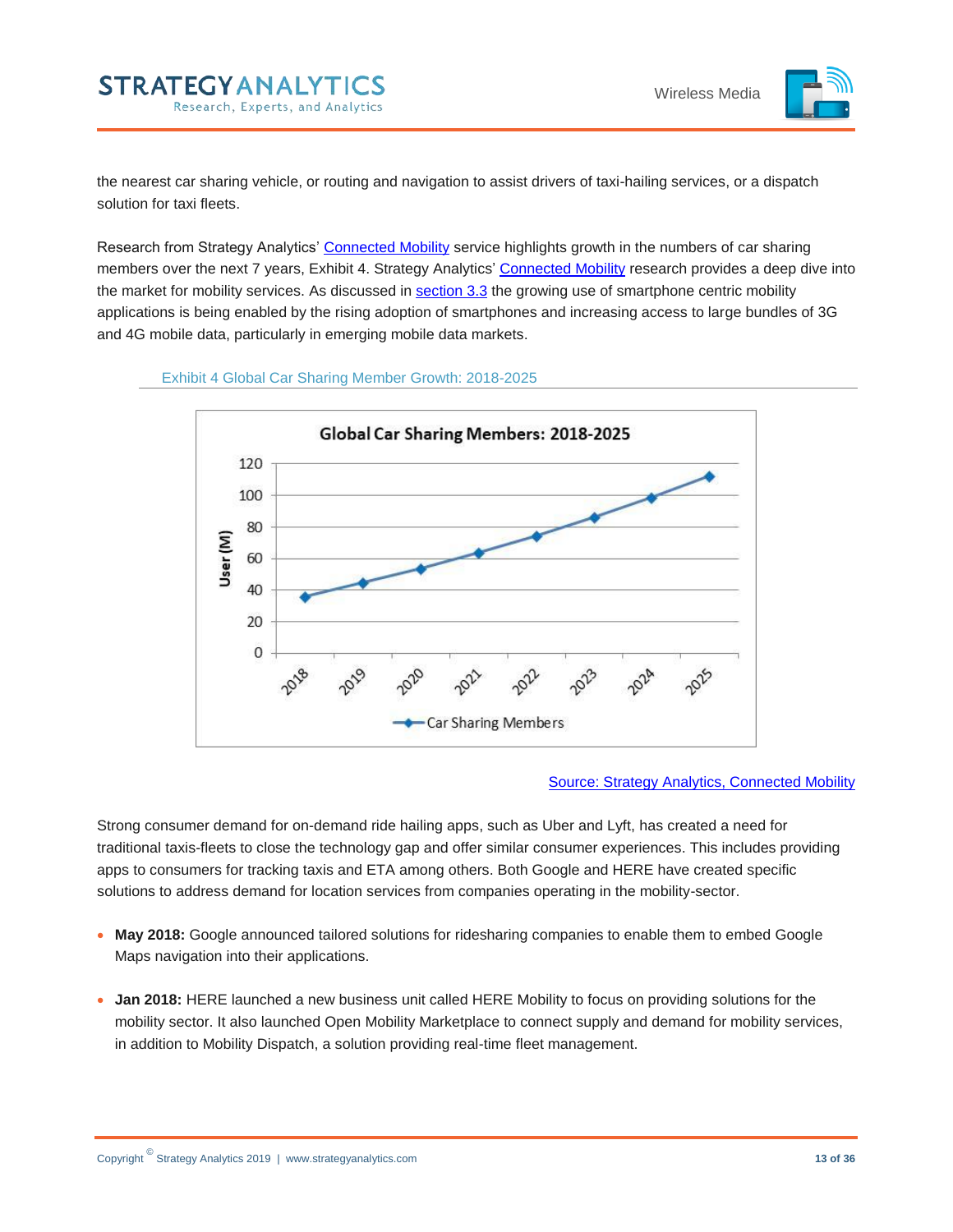

 **March 2017:** HERE launched a set of location tools to enable developers of on-demand applications (e.g. ridehailing, carpooling, food and package delivery, etc.) to embed location capabilities into their apps. Ride hailing platform, Grab, peer-to-peer ride sharing app, Volt, and Localift, an Australian friend-to-friend ride-sharing application, use a variety of HERE's location services.

Food delivery app DoorDash leverages Mapbox's directions API, optimization API (to handle multi-destination routing), and its real-time traffic capability. Lyft and Scoot are also Mapbox customers. Ride-hailing firm Lyft selected Google Maps to support its app (Lyft Navigation) for drivers.

# <span id="page-13-0"></span>**3.5 Location-Based Advertising & Marketing**

**STRATEGYANALYTICS** 

Research, Experts, and Analytics

The use of geolocation data in advertising was covered in [section 4.3 of our previous report on location platforms.](https://www.strategyanalytics.com/access-services/media-and-services/mobile/wireless-media/wireless-media/reports/report-detail/here-extends-leadership-in-mobile-location-platforms?slid=708784&spg=2) Location continues to underpin growth of the [\\$330 Billion global digital advertising](https://www.strategyanalytics.com/access-services/media-and-services/in-the-home/tv-media-strategies/tv-media-strategies/market-data/report-detail/advertising-forecast-global-2010-2023) opportunity in three main ways:

- **Audience segmentation:** Correlating the geolocation of mobile device IDs (anonymously) against a database of places (and their boundaries) provides audience insights that underpin ad targeting. The places that people visit, along with other contextual information such as time of day (and inferred home and work locations) can assist digital marketers to build anonymised profiles and personas to support targeted advertising.
- **Digital advertising attribution:** Accurate user location information allows advertisers to measure the extent to which digital advertising drives in-store visits. Google has been measuring store visits (anonymously) since 2014 and is using this information to demonstrate the uplift in store traffic as a consequence of digital advertising campaigns.
- **Location and proximity ad-targeting:** The direct use of location to target users with messages based on their location or proximity to specific physical locations using geo-fencing. For example, Google AdWords enables advertisers to program their bids for searches on keyword searches conducted within advertiser defined locations. Equally, local business can leverage user location to prevent them from advertising to potential customers located in different towns or cities.

The combination of Google's leadership in keyword search advertising and the popularity of Google Maps and Android have translated strongly into location-based advertising and marketing. Google's primary business is auctioning prime advertising space displayed next to keyword searches conducted by consumers. The highest bidding advertiser is able to show their advert directly above organic search results. As Google has become an important consumer channel the more successful it has become at attracting advertising spend and encouraging business owners to supply Google with verified information about their businesses. E.g. store location, opening and closing hours and parking information among other information.

In July 2018 HERE announced a partnership with Locomizer, which builds audience profiles and segments based on an understanding of the places users visit regularly. Locomizer is using HERE's Places and 2D Footprints in order to identify buildings and locations. As highlighted by "audience segmentation" above, the ability to accurately identify buildings which consumers frequent lies at the very heart of Locomizer's audience segmentation strategy. Likewise, adsquare, a mobile data exchange for advertisers, uses HERE's Places Extract for similar purposes.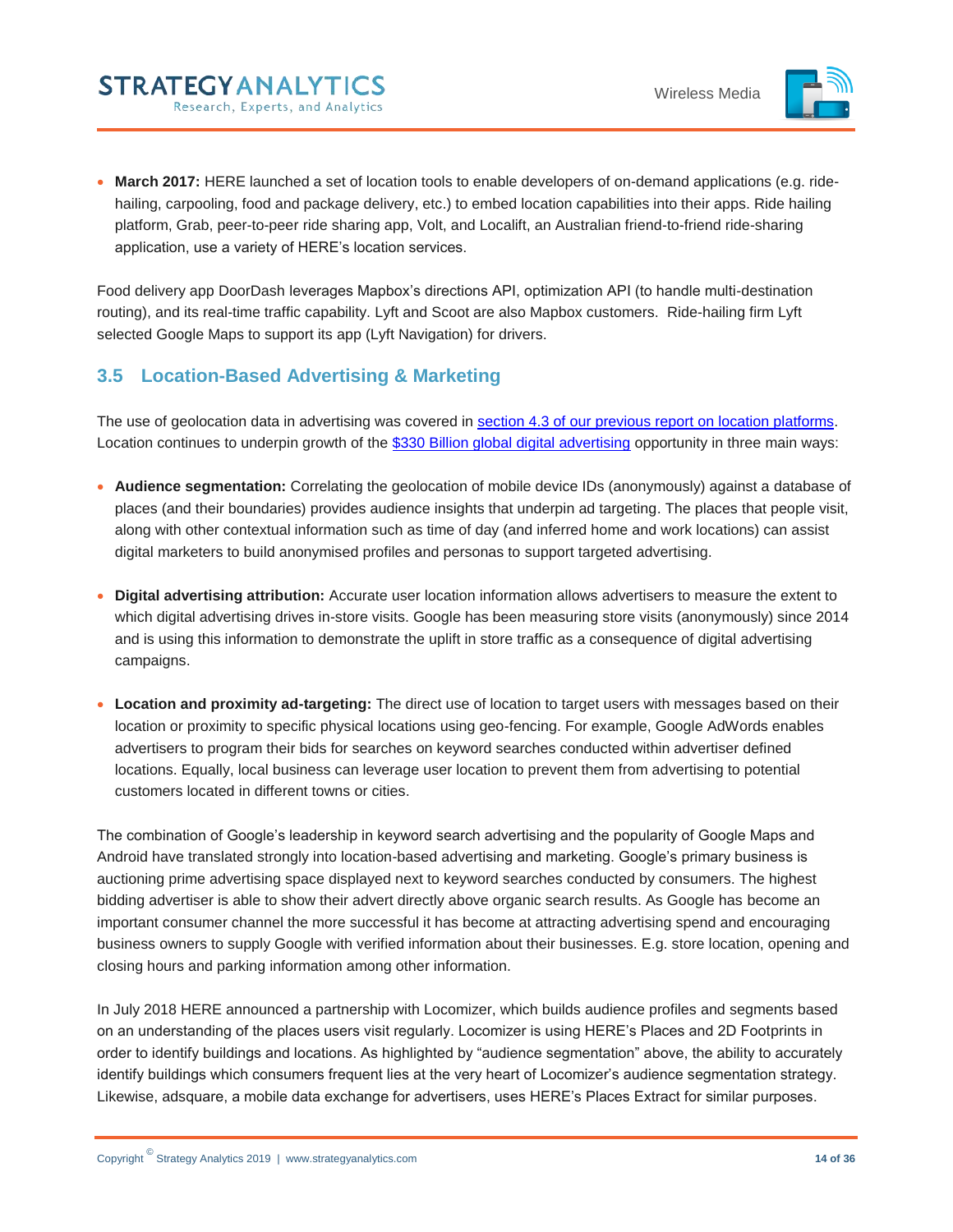

# <span id="page-14-0"></span>4. Location Platform Benchmarking

# <span id="page-14-1"></span>**4.1 Benchmarking Update & Result Summary**

**In this iteration of the annual location report Strategy Analytics has revised its benchmark criteria to highlight the relative strengths and weaknesses of Google, HERE, Mapbox and TomTom across eight critical categories that are relevant for users of location services.** 

Strategy Analytics' has revised the categories being used to evaluate the location platforms to include map making, map freshness, POI search, developer community, automotive, map and data visualization, openness and flexibility, and growth and leadership:

- **Map making:** For use-cases and companies where it is essential for close to zero vulnerability from erroneous third-party map data, companies which are involved end-to-end with the map-making process are considered more reliable and safe. In the automotive industry where driver safety is paramount location platforms that build and validate maps by applying a combination of tools including industrial capture, satellite imagery, probe data and trusted third-parties have provided high levels of assurance. Companies deploying a broad range of map making techniques, with large country coverage and detail will score highly in this section.
- **Map freshness:** Providing fresh and up-to-date maps and map content is increasingly critical in this era of "ondemand" services. Furthermore, as the automotive industry evolves towards semi and fully autonomous vehicles the need to deliver machine maps with centimetre precision in real-time becomes critical for safety. Location platforms which have the capability to deliver updated and live maps to customers in as close to real-time as possible will score highly in this category.
- **Search and Point-of-Interest:** One of the key location services is the ability to search for local businesses, buildings and attractions with high levels of real-time accuracy. Therefore, the size, freshness and accuracy of the database of places provided by location platforms are key metrics. Higher scores in this section are awarded based on a combination of the size of place database, how frequently it is updated, its granularity and ability to customize results for specific use-cases.
- **Developer community:** The location-sector is in the process of evolving from a model where historically enterprises and businesses licensed the map content and services, to a model where they can access map tiles and other location capabilities (geocoding, routing, place search, traffic data and more) through application programming interfaces (APIs). A high score in this section is awarded to platforms that have captured a large share of developers of all types, and that provide a broad range of tools for developers.
- **Automotive:** The automotive sector remains a critical source of revenue and demand for the location sector, and therefore the ability to service both current and emerging needs of vehicle makers cannot be ignored. In this category we award higher scores to companies which have announced deals and partnerships to supply key players in the automotive space with location solutions.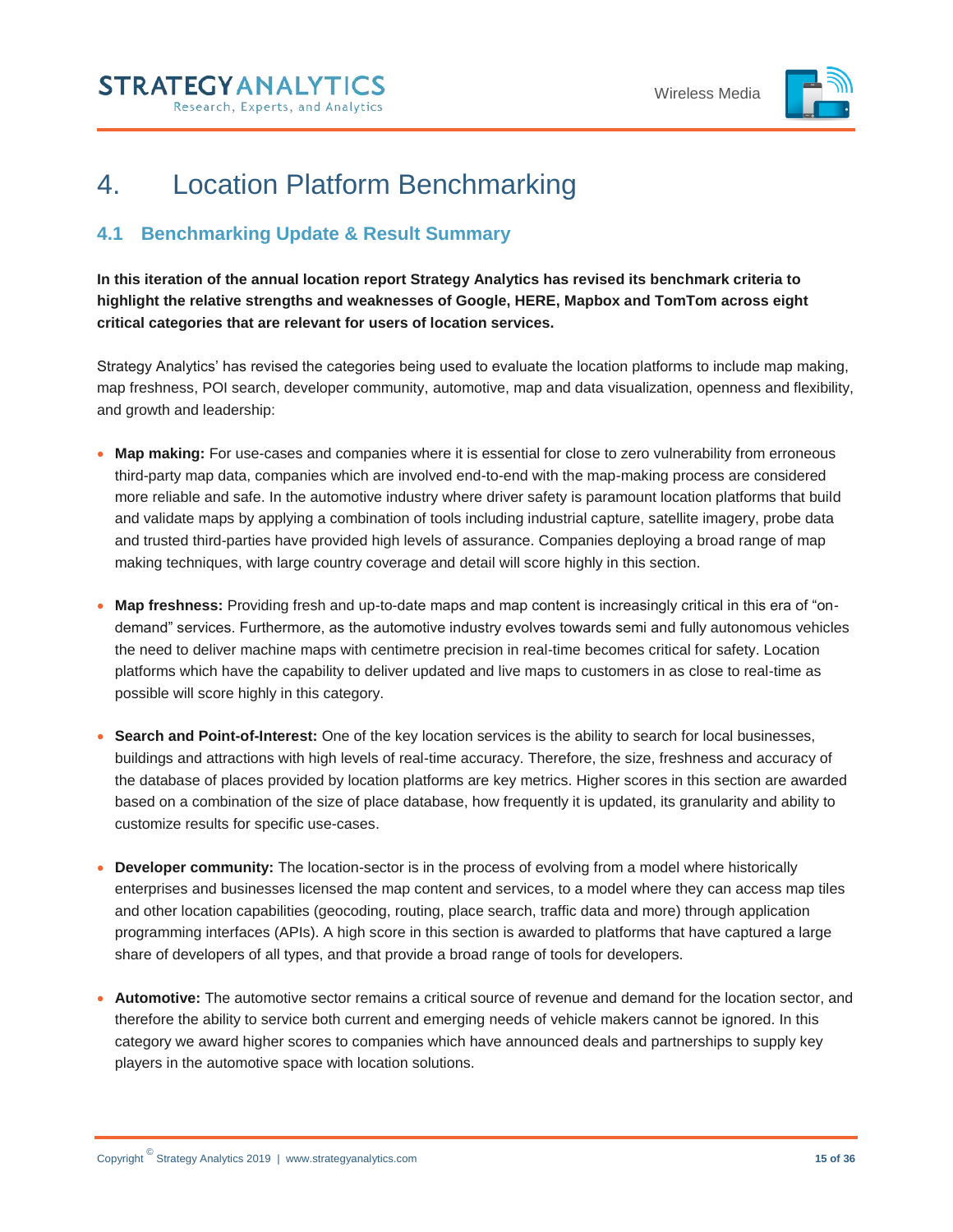

- **Map and data visualization:** The need to provide customized map views and visualization of location data is likely to vary significantly according to both use-case and company. Some companies may want to provide a highly customized type of map to suit a specific use-case, or to toggle between different visualization options for a specific dataset. In contrast, for other companies it will be less important to customize either map or data visualization. Companies offering the broadest and most customizable set of data visualization solutions will score highly in this segment.
- **Openness and flexibility:** Providing an open and flexible location platform means enabling companies to layer in their own location data onto the map, or to pick and choose which location services to use from different providers. Also, some companies may want to customize certain features and capabilities, e.g. a retailer filtering the location of its own stores in the results of a search query, or customizing some code or an open API request.
- **Industry growth and leadership:** As highlighted in [section 3](#page-6-0) of the report the opportunities for growth in the location sector will come from supporting [autonomous vehicles,](#page-6-1) the [on-demand mobility sector,](#page-11-1) and a rising demand for location intelligence with respect to [asset tracking, fleet management, and IoT as businesses](#page-8-0)  [embrace big data.](#page-8-0) Companies which communicate strong growth ambitions across some of these key location sectors, either directly or through partnerships will score the highest marks.

# <span id="page-15-0"></span>**4.2 Benchmarking Category Results**

**Competition across each category remains fierce between platforms Google, HERE, Mapbox and TomTom. The importance of different capabilities and strengths varies based on use-case, sector and individual company requirements with both Google and HERE standing out.**

- Google is a leader in POI search, map freshness, and developer community, and a joint leader in map making. It is making progress in automotive, but its closed approach to competition in listings, directories, advertising, navigation, and sharing user data remains a weakness for businesses and developers seeking openness and flexibility. Google's recent change in location service pricing will leave it vulnerable as HERE, Mapbox and TomTom aim to attract disaffected Google Map developers looking for alternatives.
- HERE is a leader in map making and automotive, has an aggressive and leading vision for the growth of the location sector, and is both independent and open. HERE has strong roots in supplying location content and tools to automotive companies and large enterprises, and continues to close the gap in POI search, visualization and the long tail portion of the developer community. HERE's efforts in aggregating vehicle sensor data across car makers, its new products OLP and mobility marketplace, and the launch of location data platform, XYZ Studio, are examples of HERE's vision for leadership in future growth areas.
- Mapbox is a leader in visualization and comes in joint second place in map freshness and openness. Mapbox's location services are being used by some large consumer app providers. Mapbox is developer friendly, coming second to Google based on the size of its developer community, but is also open, independent and flexible. Mapbox's reliance on OSM is perceived a weakness for enterprises and industries where the consistency and provenance of map data is considered essential, though this has not prevented Mapbox from gaining traction with businesses across a broad range of sectors.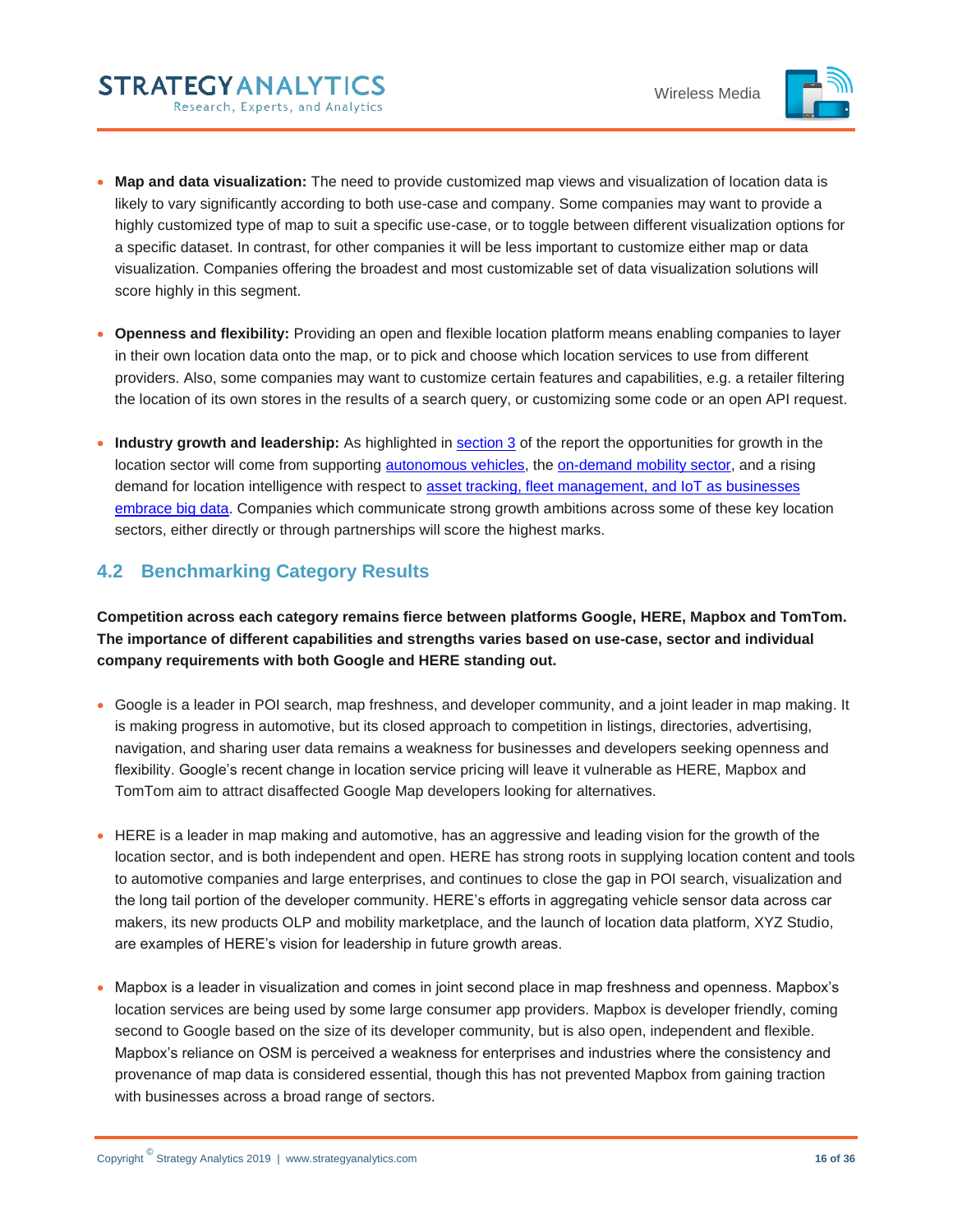

 TomTom's is almost on par with Google and HERE for its map making. TomTom has achieved a high score for openness and flexibility, enabling developers to mix and match location and data sources. TomTom is playing catch-up in its attempts to target developers, though its location services are directly available to Azure developers using Azure's locations services. TomTom has also scored some recent wins with providers of consumer services such as Trivago and Zenly as it focuses growth in enterprise.



#### <span id="page-16-1"></span>Exhibit 5 Summary of Location Platform Benchmark Scores

**STRATEGYANALYTICS** 

Research, Experts, and Analytics

|                      | Google | <b>HERE</b> | <b>Mapbox</b> | <b>TomTom</b> |
|----------------------|--------|-------------|---------------|---------------|
| <b>Map Making</b>    |        |             | 3.5           |               |
| <b>Map Freshness</b> |        |             |               |               |
| <b>POI Search</b>    |        |             |               | 3.5           |
| <b>Developers</b>    |        | 3.5         |               |               |
| <b>Automotive</b>    |        |             |               |               |
| <b>Visualization</b> |        |             |               |               |
| <b>Openness</b>      |        |             |               |               |
| <b>Growth Vision</b> |        |             |               |               |

Source: Strategy Analytics

## <span id="page-16-0"></span>4.2.1 Map Making

**Strategy Analytics believes map making leadership requires a combination of complimentary approaches which deliver maps that are accurate, detailed, offer high levels of coverage, and are validated, particularly as digital map requirements evolve towards high-definition and real-time updates at scale.**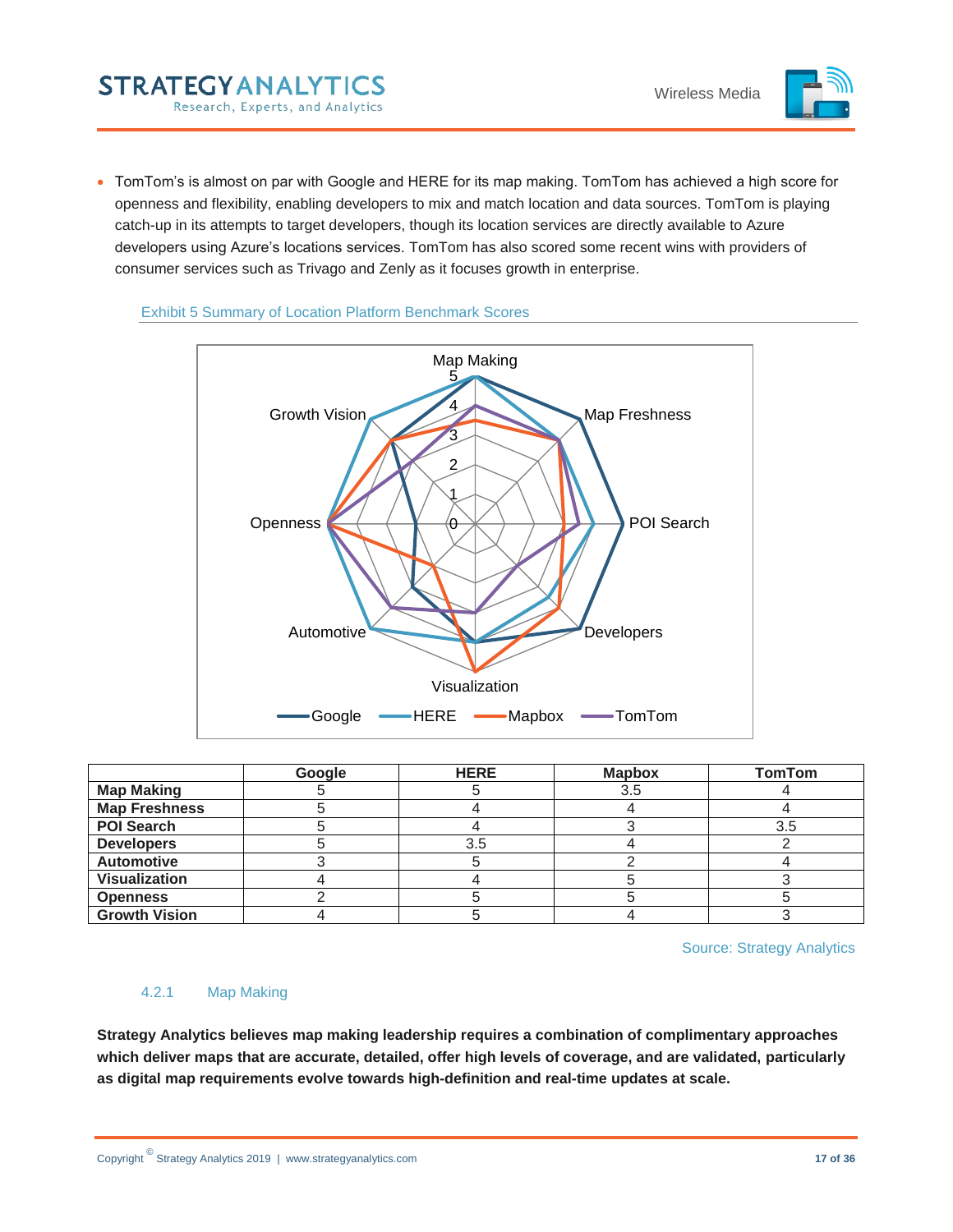

Each approach to map making has its strengths and weaknesses, as highlighted in Exhibit 6. For example, surveys conducted by mapping vans are able to capture detailed and granular information, but are resource intensive and do not provide a practical or efficient approach to keeping maps fresh and up-to-date. GPS probe data is excellent at detecting changes in the real-world on a near real-time basis, e.g. speed limit changes, turn restrictions, etc. However, probe data is unable to detect new street names or changes to names of places. Crowdsourced map edits provide a very low cost approach to keeping a map updated at scale, but the quality of the edits and consistency of coverage can both vary, while malicious edits remain an inherent risk.

<span id="page-17-0"></span>

| <b>Method</b>                  | <b>Advantages</b>                                   | <b>Disadvantages</b>                                                                 |
|--------------------------------|-----------------------------------------------------|--------------------------------------------------------------------------------------|
| Field Surveys/ mapping vans    | Highly detailed<br>Reliable                         | Resource intensive/ expensive<br>٠<br>Inefficient to update frequently<br>¢          |
| Imagery (satellite and aerial) | Effective                                           | Expensive to update frequently<br>٠<br>Less detailed than surveys                    |
| GPS probe data                 | Continuous change detection<br>Scalable             | Lacks detail (on its own)<br>٠                                                       |
| Crowdsourced                   | Low cost<br>Scalable                                | Lacks consistency<br>٠<br>Variable quality<br>٠<br>Open to malicious edits           |
| <b>Expert community</b>        | Reliable and trusted map edits                      | Not as low cost as crowd sourcing<br>$\bullet$<br>Limited coverage<br>٠              |
| Third-party data               | Leverage authoritative sources<br>Fill obvious gaps | Variable levels of quality available<br>$\bullet$<br>Updates reliant on partner<br>٠ |

#### Exhibit 6 Advantages and Disadvantages of Mapping Techniques

**STRATEGYANALYTICS** 

Research, Experts, and Analytics

**We have awarded Google and HERE top marks in this category. Both companies deploy a combination of industrial capture, expert community, and probe data techniques to build high quality, validated maps to support a large range of consumer and industrial use-cases, including autonomous driving, at scale.** 

|                        | urnr<br>−.<br>. | --<br>IVІ: | ™ິດ<br>$  -$ |
|------------------------|-----------------|------------|--------------|
| .<br>Ma<br>- -<br>---- |                 | -<br>ບ.ເ   |              |

Location platforms Google, HERE, and TomTom invest significantly in a variety of techniques, including industrial map capture, satellite imagery, authoritative data sources, and probe data, to maintain and improve map quality. Google does not publicly disclose details of its map making and maintenance process but does deploy mapping vehicles and leverages probe data from its community of Google Map and Waze users. Furthermore, Google's base map partner program is designed to enable organizations (governments, local authorities, educational institutions, etc.) which have access to authoritative data sources to license their map content to Google. Google states it typically does not pay organizations for this content. HERE claims it deploys over 400 data collection vehicles on the roads, leans on over 50 expert GIS teams, and uses over 80,000 data sources and suppliers e.g. governments, local authorities, etc. to update its maps. TomTom has around 100 of its own mapping vehicles and in some countries uses partner vans for field collection. Like Google and HERE it licenses data from authoritative sources, and also relies on probe data from Apple iPhones to assist with change detection.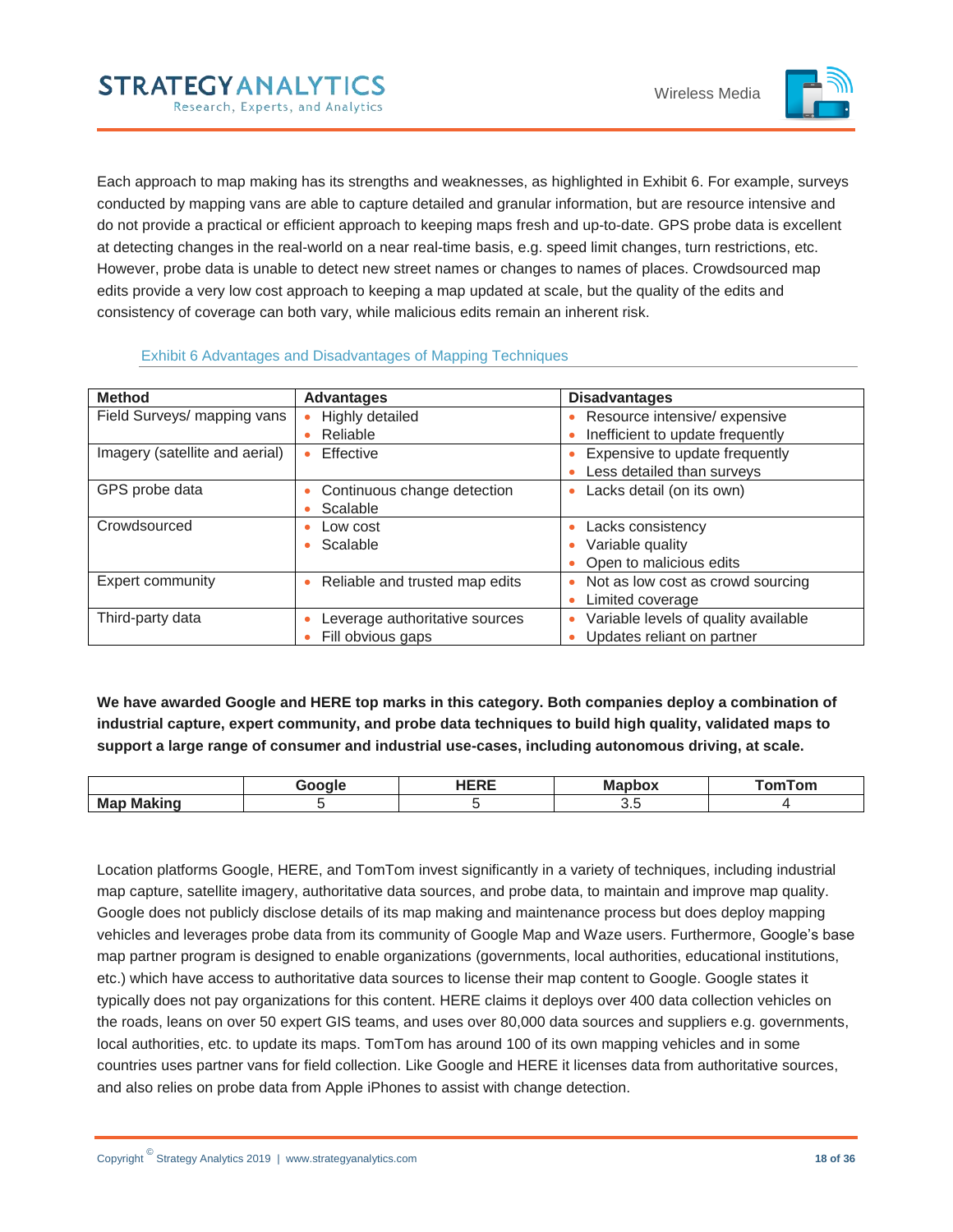

Mapbox uses OpenStreetMap (OSM) as its foundation, as part of 130 separate data sources, including data from satellite and street level imagery, authoritative sources e.g. governments and expert communities, and community inputs. With this approach Mapbox uses what it calls a "double validation monitoring system" to ensure malicious or erroneous edits are prevented from appearing on its maps. Mapbox claims an artificial intelligence (AI) system flags up over 70,000 map changes daily for human review, and that many of its core map layers are not easily edited. To maintain the map Mapbox relies heavily on anonymous GPS probe data collected via partner apps to detect map changes on a near live-basis e.g. where new turn restrictions have been implemented or when a new road has been added to a street network.

Strategy Analytics believes that Mapbox's reliance on OpenStreetMap (OSM) is considered a relative weakness for enterprises and use-cases that demand consistent quality control, provenance, security and high levels of assurance that map data has not been compromised. With 1 Million monthly contributors OSM's map detail can be very accurate and granular in certain geographies, but at the same time, lacking in others. Although Mapbox (along with other organizations) contribute to OSM, edits to OSM by the long tail of contributors are not always reviewed for errors. This inevitably introduces inconsistency in the quality of edits. The vandalism of digital maps is a clear risk for location platforms which depend on community input, as highlighted when Mapbox's map of New York was defaced in August 2018. Mapbox claims this malicious edit was flagged up by its checking system (described above), but that it was published because of human error. Mapbox has placed further safeguards to mitigate the risk caused by malicious edits. It's worth noting that Google decided to close down Google Map Maker (its community map editing platform) following a lengthy review which was initiated by several similar abuses of Google Maps.

It should be noted that well-known consumer apps with large active user bases in the hundreds of millions, including Snapchat, Tinder, Weather Channel, DoorDash, and others are embracing Mapbox's location services. Therefore, it's clear that Mapbox's OSM foundation is not a barrier for a range of businesses and use-cases reliant on 2D maps. As a consequence of Mapbox's approach it does not directly invest in industrial map making, and consequently operates on a lower cost base to competitors.

#### **HD Mapping**

For high definition (HD) maps that provide centimetre level precision and granular details, including the position and details of road markings, lanes, sign-posts, and traffic lights, probe and community approaches are insufficient on their own. Mapbox Drive has been created to support semi-autonomous driving (Level 2 and Level 3) and offers lane guidance. Mapbox launched its Vision SDK, to enable cameras (on smartphones or vehicles) to identify and capture vital road information on a continuous basis at scale. In the same way that Mapbox is able to extract anonymous GPS probe data from apps which use its SDK, Vision SDK will enable Mapbox to crowdsource road information to collect and maintain a higher definition version of its current map. Mapbox has not released details relating to its HD coverage at this point in time, but has created new HD Vector Map specifications and partnered with Intel's Mobileye to deliver Mobileye's RoadBook (lane level maps) from cloud to car using the specification.

Both HERE and TomTom are collecting HD road information using their own mapping vehicles. HERE is also crowdsourcing sensor data from 400,000 vehicles in order to keep its map HD Map up-to-date on a continuous basis, though HERE needs to scale to additional OEMs and partners to increase its effectiveness. HERE claims to be on target to have mapped over 1 Million KM globally by the end of 2018. TomTom has mapped 380,000 KM of

**STRATEGYANALYTICS** 

Research, Experts, and Analytics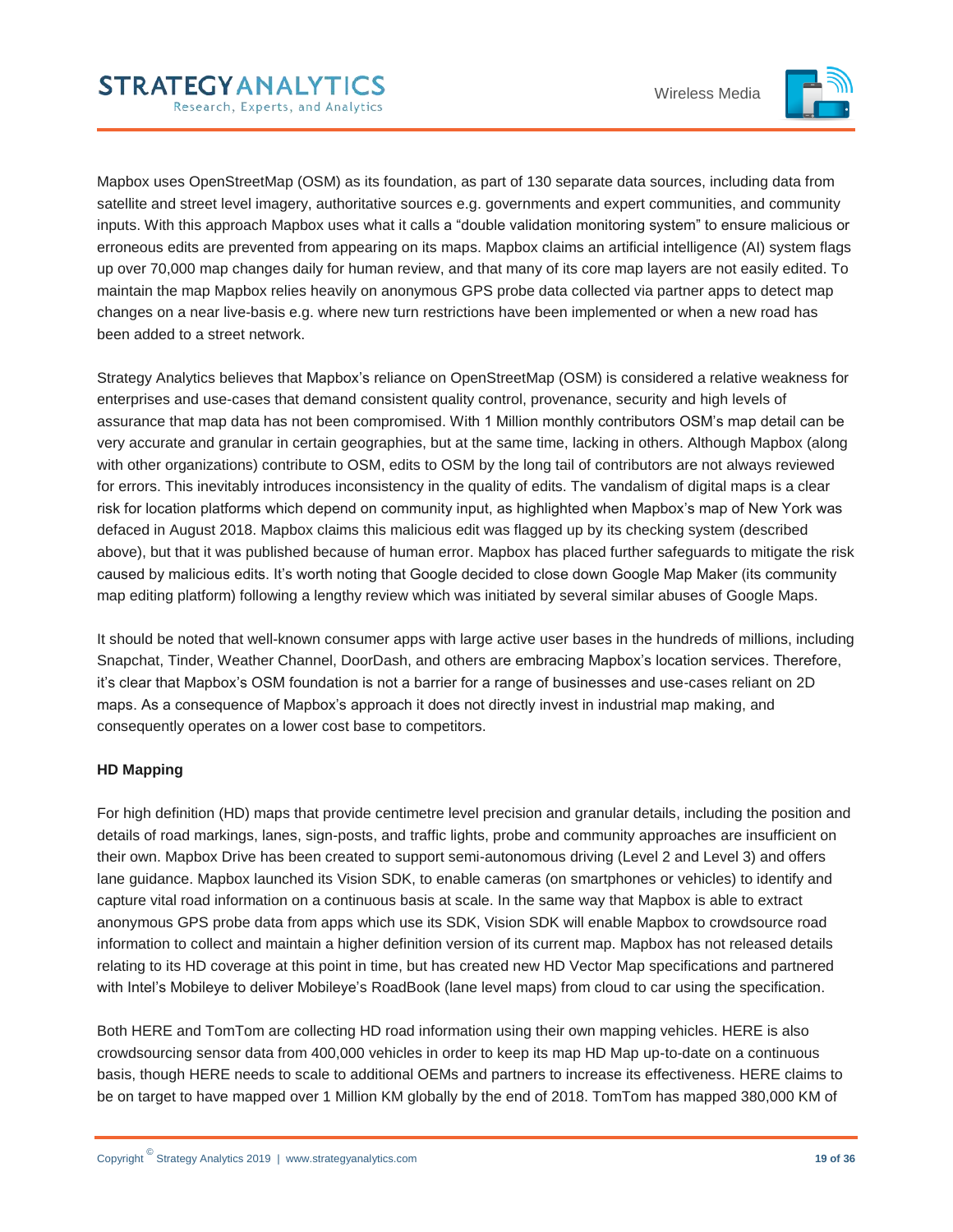

road so far and is not leveraging crowd-sourcing capabilities, nor implemented any real-time updates or map learning capabilities. Google is not offering HD maps, but is keeping these in house for its Waymo self-driving project. Waymo is currently limited to the US. For a deep dive into the HD Mapping sector please see the [report "HD](https://www.strategyanalytics.com/access-services/automotive/autonomous-vehicles/reports/report-detail/hd-maps-2018?slid=729298&spg=1)  [Maps and Positioning for Autonomous Driving."](https://www.strategyanalytics.com/access-services/automotive/autonomous-vehicles/reports/report-detail/hd-maps-2018?slid=729298&spg=1) 

#### **Map Coverage**

Our rating for map making also considers map coverage. Each provider claims to offer global coverage. However notably, TomTom lacks coverage in both China and Japan. Google services are banned in China and therefore Google Maps is unable to participate in map making there. In contrast, HERE's partnership with Navinfo in China and Pioneer in Japan, enables HERE to provide customers with access to both markets. Mapbox also covers China through partnership with eMapgo Technologies, which claims to be one of the top three mapping companies in China. Overall, Mapbox offers real-time traffic based navigation in over 40 countries today, while the other companies provide navigable maps in more markets.

In next generation maps which are essential for autonomous driving, HERE is part of the "One Map Alliance," with Pioneer (Increment-P), Navinfo and SK Telecom, will enable high definition maps that align with HERE's HD Live map specification will be available in Japan, China and South Korea.

Map making also extends to indoor environments and large public venues as consumers increasingly expect the outdoor navigation experience to be available everywhere. Google claims to have indoor maps available for over 10,000 locations worldwide, while HERE claims over 25,000 venues across 80 countries. Furthermore, HERE's Venues Marketplace provides a single point for venue owners to provide their floorplans for publishing across different sources. In contrast Mapbox relies on partnerships for indoor maps, and TomTom currently does not offer indoor maps.

#### <span id="page-19-0"></span>4.2.2 Map Freshness

**Each location platform updates map content incrementally on an ongoing basis and leans on probe data as one source of change detection. While, Google and Mapbox typically publish these changes in real-time, HERE and TomTom update on a weekly cadence to validate and meet the requirements of its customers.** 

|                  | Google | 1000<br>`` | M:<br>ono. | omTom <sup>-</sup> |
|------------------|--------|------------|------------|--------------------|
| Map<br>Freshness |        |            |            |                    |

Out-of-date maps and POIs have long been a pain point for drivers using vehicle embedded navigation systems, with added frustration caused by expensive annual updates. In contrast, live location platforms like Google Maps and Mapbox update their maps incrementally on a continuous basis, which is shaping consumer expectation of their mapping experience across platforms and drives the preference for online services vis-à-vis embedded.

Both Google and Mapbox offer live location data on their platform, where maps are updated as soon as changes are detected and validated using AI techniques. In contrast, while both HERE and TomTom make map updates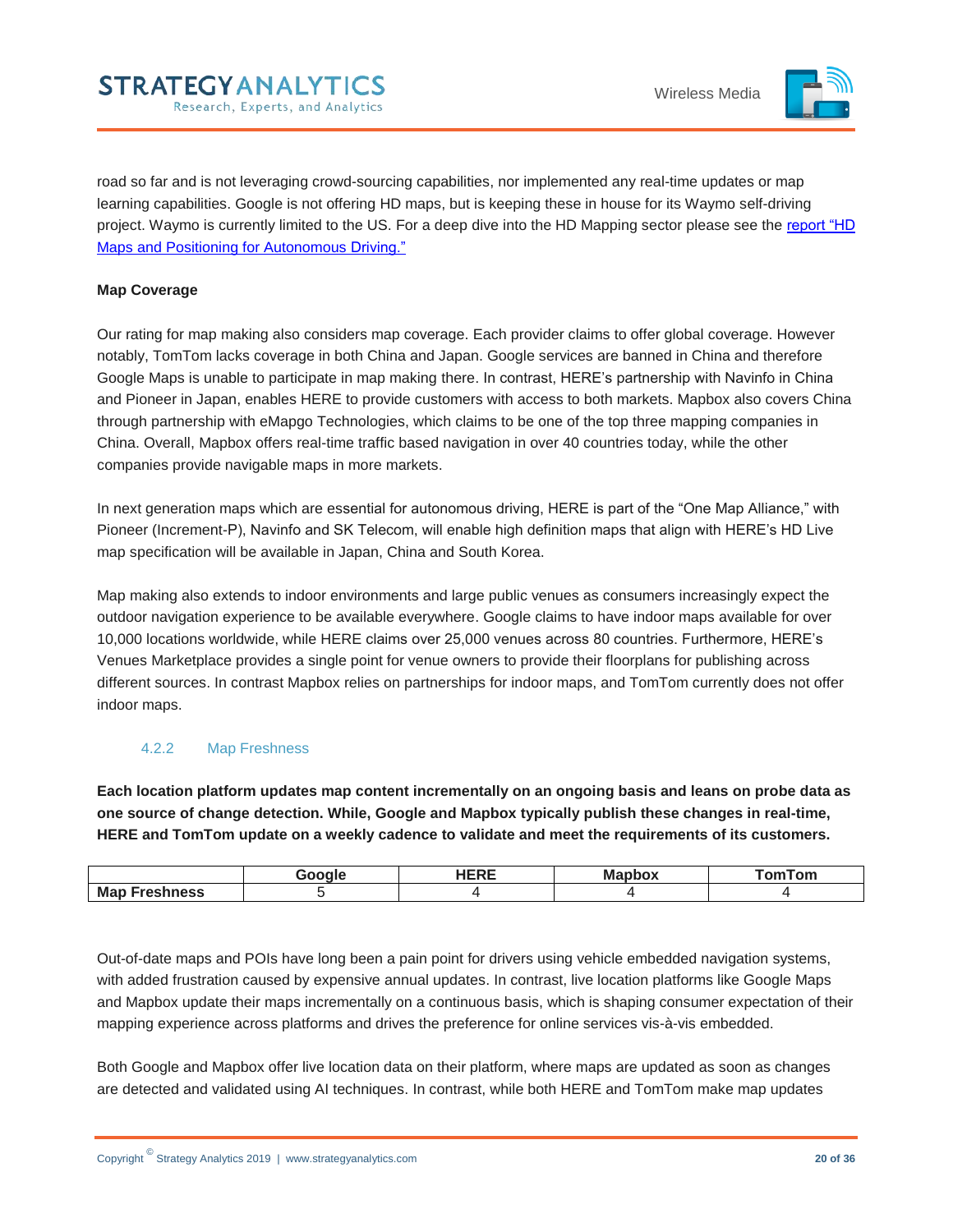

using similar techniques, they make the refreshed data available on a weekly cadence to validate and meet customer requirements.

Weekly refresh rates have not been a barrier to either HERE or TomTom from supporting some major consumerfacing companies. HERE's customers include Amazon, Baidu (outside China), Bing Maps, Facebook (for online maps), and Tencent (outside China), among others. TomTom has also scored recent wins with Trivago and Zenly.

#### **Probe Data**

As discussed in [section 4.2.1,](#page-16-0) modern map maintenance and healing uses statistical analysis of large volumes of GPS probe and sensor data from smartphones, and fleets of GPS-equipped vehicles. GPS probe data is used to detect changes in the real-word. Detected changes are cross-referenced with other types of map data, for example satellite imagery, mapping vehicle survey data, or data from trusted partners, before the updated map is made available to location platform users. The larger the number of active GPS probes providing data the more rapidly and greater the probability changes will be detected:

- **Google:** With over 1 Billion users of Google Maps on their phones, Google has the largest number of consumer probes of all its location platform competitors. Google states that it updates its map 25 Million times each day.
- **HERE:** States it collects 4.9 Billion probe points daily, generated from millions of vehicles globally. In addition sensor data from over 400,000 vehicles, such as cameras to support road sign validation service, and breaking sensors to detect hard braking, supplement this data. Many changes are validated and released to customers on a weekly basis.
- **TomTom:** In August 2018 TomTom indicated it uses GPS probe data from 550 Million connected devices. TomTom states it makes 1.5 Billion changes to its digital maps per month. These include changes to road geometry, road features, altered junctions, new POIs or addresses using a combination of GPS probe data, community input from hundreds of Millions of map users, local map technicians and mobile mapping vehicles. However, while the average number of changes is double that of Google these updates are made available to customers on weekly basis.
- **Mapbox:** Mapbox anonymously collects location probe data from over 420 Million monthly active app users which use the apps of Mapbox's customer base. GPS location from these smartphone app users is essential to Mapbox's ability to provide live location services. Mapbox will supplement GPS traces with data streamed via its Vision SDK, which uses AI to identify road features in real-time without data connectivity.

However, while probe-based data can be used effectively for change detection and traffic flow patterns, additional techniques are necessary for a comprehensive update of maps across a large number of attributes and to meet all use-cases, including HD maps. Furthermore, without truly ubiquitous scale probe-data is not guaranteed to reach all areas, and therefore some parts of the map may take longer to get updated than others. Consequently, complimentary methods of maintaining map freshness remain essential for consistency and validation. Relationships with public authorities and providers of authoritative data can provide early warnings in changes to the road and traffic network.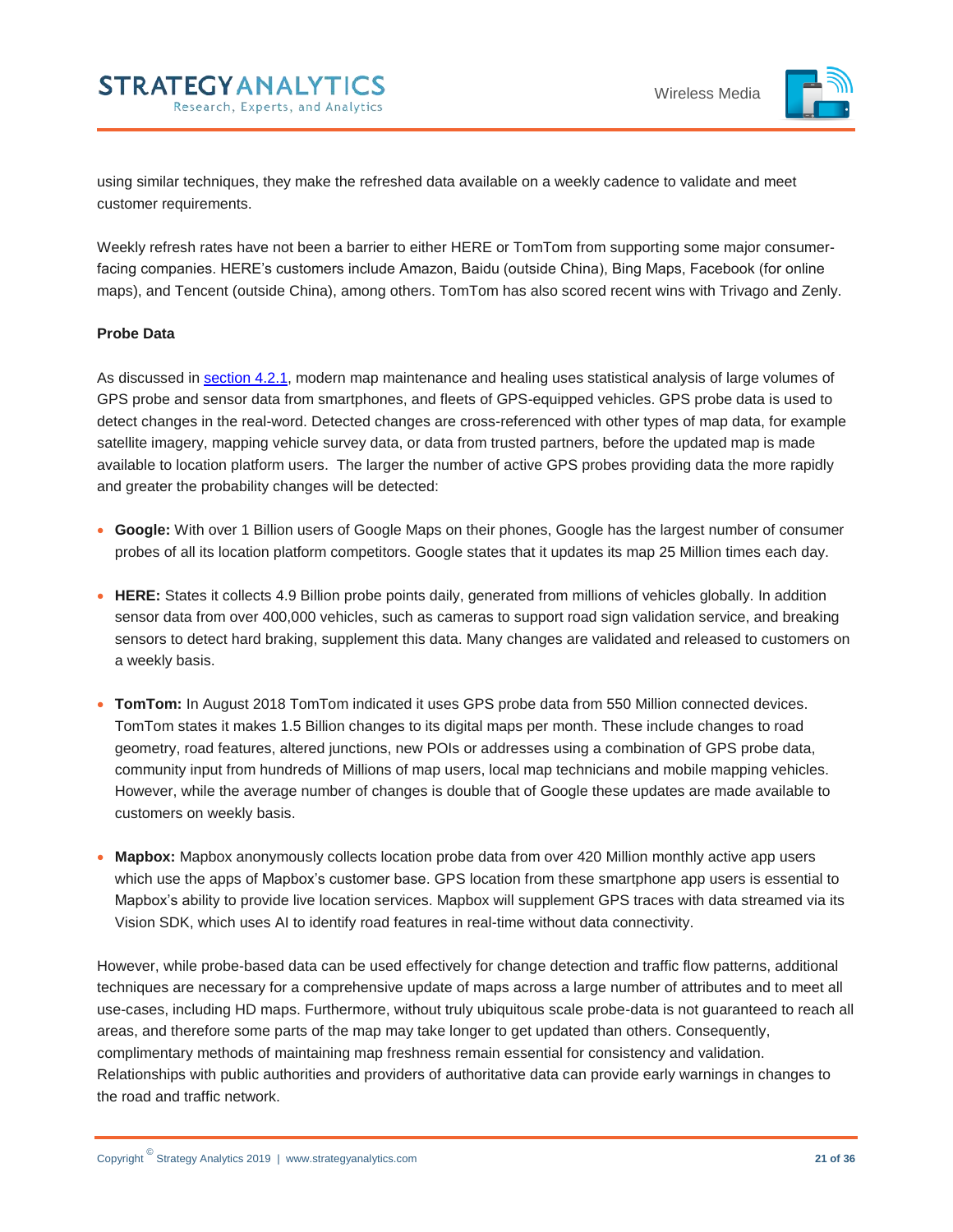

In the automotive sector the precise maps required for automated driving need to be updated on a real-time basis, which is pushing both HERE and TomTom to deliver real-time map updates for customers and use-cases that demand live maps. HERE claims to publish 75% of its map data daily, and is preparing for even faster refresh rates to support autonomous vehicles. HERE's HD Live Map has been selected by both BMW and Daimler, two of its shareholders, to support their autonomous vehicles.

## 4.2.3 POI and Search

**STRATEGYANALYTICS** 

Research, Experts, and Analytics

<span id="page-21-0"></span>**Google remains a leader in POI and search, covering 150 Million places across 200 countries. Google provides a superior level of granular information in its business listings. HERE, Mapbox and TomTom are aiming to catch-up by growing the number of place points, with Mapbox partnering with Foursquare.** 

|                         | Google | <b>IFDF</b><br>---- | --<br><u>____</u><br><b>Mappox</b> | TomTom |
|-------------------------|--------|---------------------|------------------------------------|--------|
| <b>PO</b><br>.<br>earch |        |                     |                                    | U.U    |

In our previous reports we've based scores for POI and search on the number of POIs offered. However, as endusers increasingly expect accurate, granular and real-time information from searches we are taking into consideration how frequently the POI information is updated and made available to users of the platform.

Google remains a leader in POI and search covering 150 Million places across 200 countries. Google provides a granular level of information for its business listings, including opening times, parking availability, place reviews, restroom facilities, and more. Google claims to have more than 50 Million local guides which are users of Google Maps that contribute by answering questions about the places they have visited. It validates responses based on a threshold number of consistent answers provided by guides before publishing the information. Google's strength in local search advertising is highlighted in [section 3.5 of this report.](#page-13-0) A significant downside to Google POI search is that Google does not allow customization of search results, which limits its Google POI for specific use-cases.

HERE offers 126 Million places in its database a 47% increase on 85 Million places from last year. HERE believes it has significantly improved the value of its places offering through the launch of new data architecture in 2018, called Places Footprints. Place Footprints connects a place to the building that it is located in (through the building footprint) and links it to the address information (address and point address). HERE acknowledges it does not provide the type of detailed and granular metadata about venues which Google can provide; though is planning to add this level of granularity in 2019.

Mapbox relies on a combination of OSM place data and a recently announced partnership with Foursquare to provide 105 Million place addresses. Mapbox claims it supports 2 Billion search requests per week, and that its POI data is available as soon as it passes it is validated against secondary sources.

TomTom currently provides 120 Million point of interest globally, which are updated depending on how the method of acquisition e.g. from third-party data sources versus crowdsourcing. Crowdsourced POIs are added once they have passed quality checks while paid sources will provide updates on a weekly or monthly basis. TomTom claims its search results can be customized to meet customer requirements e.g. a retailer only displaying its stores on a map.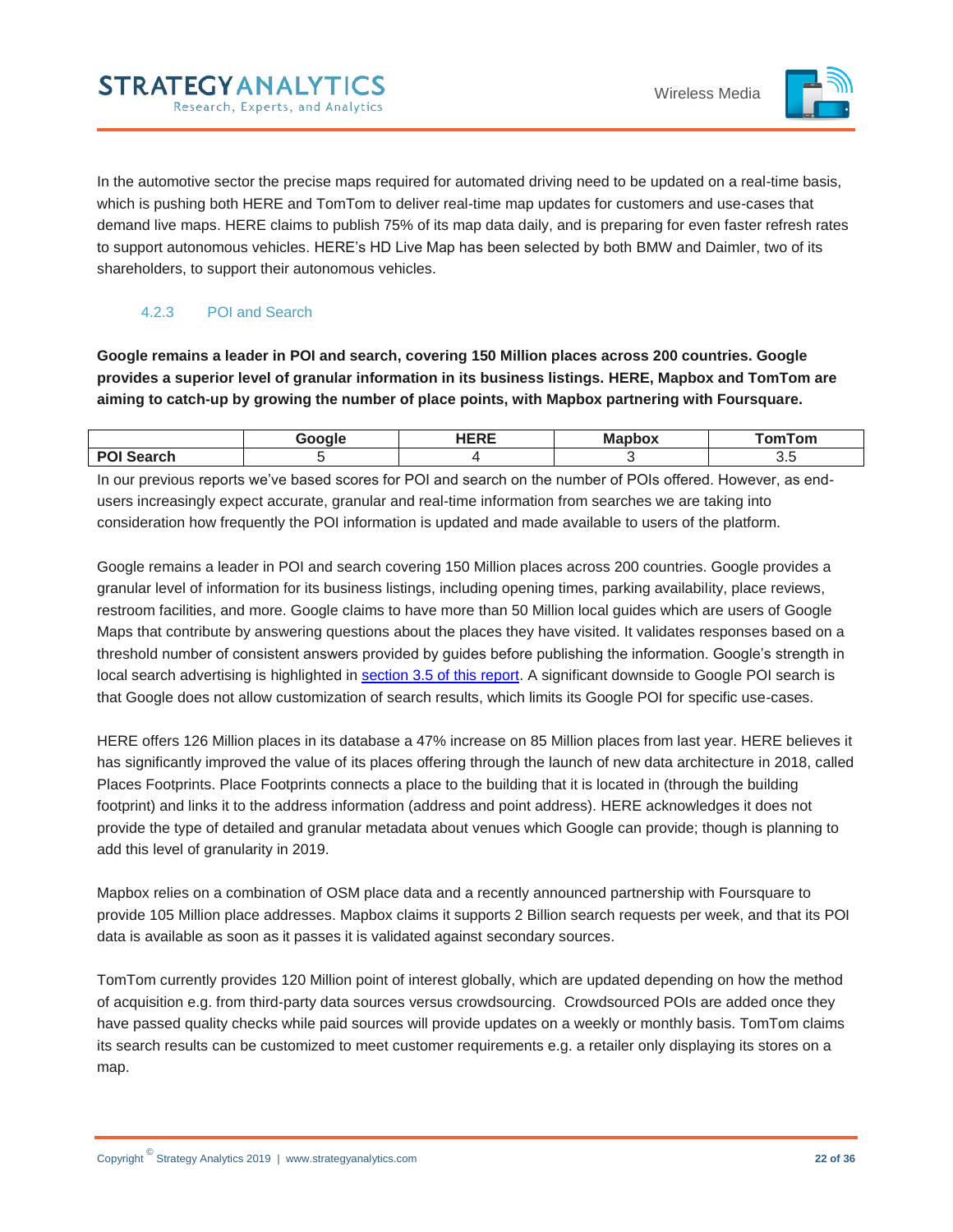

#### 4.2.4 Developer Community

<span id="page-22-0"></span>**Google remains the 1000 pound gorilla in the developer location sector, although HERE, Mapbox and TomTom have accelerated their efforts to close the gap by attracting both enterprise and long-tail developers through partnerships with major cloud vendors and more aggressive pricing, respectively.** 

|                                     | 300 | $- - - -$<br>⋯ | M <sub>2</sub><br>unno.<br><br>vn | omTom <sup>-</sup> |
|-------------------------------------|-----|----------------|-----------------------------------|--------------------|
| <b>DAIR</b><br>$-$<br>υe<br>. 191 J |     | ◡.◡            |                                   |                    |

Google has been a leading location platform for developers for some time. We estimate Google has multiple Millions of developers that use its map APIs - Google has stated it sees over "3 million location-informed apps and websites generating billions of requests daily, all powered by Google Maps API." Google states it expects "most" Google Map developers to have monthly usage that will keep them in its free pricing tier, which it announced in May 2018. Therefore, Strategy Analytics believes most of these developers are likely to be long tail developers e.g. with low volume requirements, e.g. a local business embedding a static map into their mobile app or webpage. During this year Google has moved to extend the reach of its location APIs in the gaming. In March 2018 it announced Google Maps APIs are available to developers using Unity game engine, which is a popular developer platform among game developers, following the lead of Mapbox which announced a similar deal in February 2017.

Mapbox has its roots in providing developers with access to location services and location visualization tools. Overall, Mapbox claims to have 1.2 Million registered developers to its platform, of which more than 110,000 actively use its location services on a monthly basis. Mapbox claims over 600 enterprises leverage its developer tools. Mapbox has also made its location services available to developers of the Unity games platform, to enable developers to support location-based games.

HERE also claims the number of developers using its platform, both directly and indirectly in the "six-figures range," and is aggressively targeting growth in the number of enterprise and long-tail developers that use its services. Historically, HERE has focused on licensing its platform to larger higher value enterprise opportunities. However, in October 2018 HERE introduced XYZ Studio in beta mode, to target a broad range of developers including students, small and medium businesses, data journalists and cartographers seeking to integrate map visuals into projects. XYZ will enable HERE to compete more directly with Mapbox, by providing a real-time map platform to meet users with less location intensive needs, such as those highlighted above.

TomTom acknowledges it is lagging Google significantly as a developer platform for location services, but is increasing its focus on acquiring B2B and enterprise developers. Although TomTom has not disclosed the size of its developer community it has stated the number of developers using its APIs and SDKs is in the tens of thousands range. TomTom has announced a number of enterprise customers, including hotel search company, Trivago, consumer social mapping company, Zenly, and business intelligence platform, Alteryx, among others, as evidence of growing traction of its enterprise business.

Both HERE and TomTom are aiming to close the gap on Google by making their developer tools available to the large cloud service providers like Amazon's AWS and Microsoft's Azure. In November 2017, Microsoft announced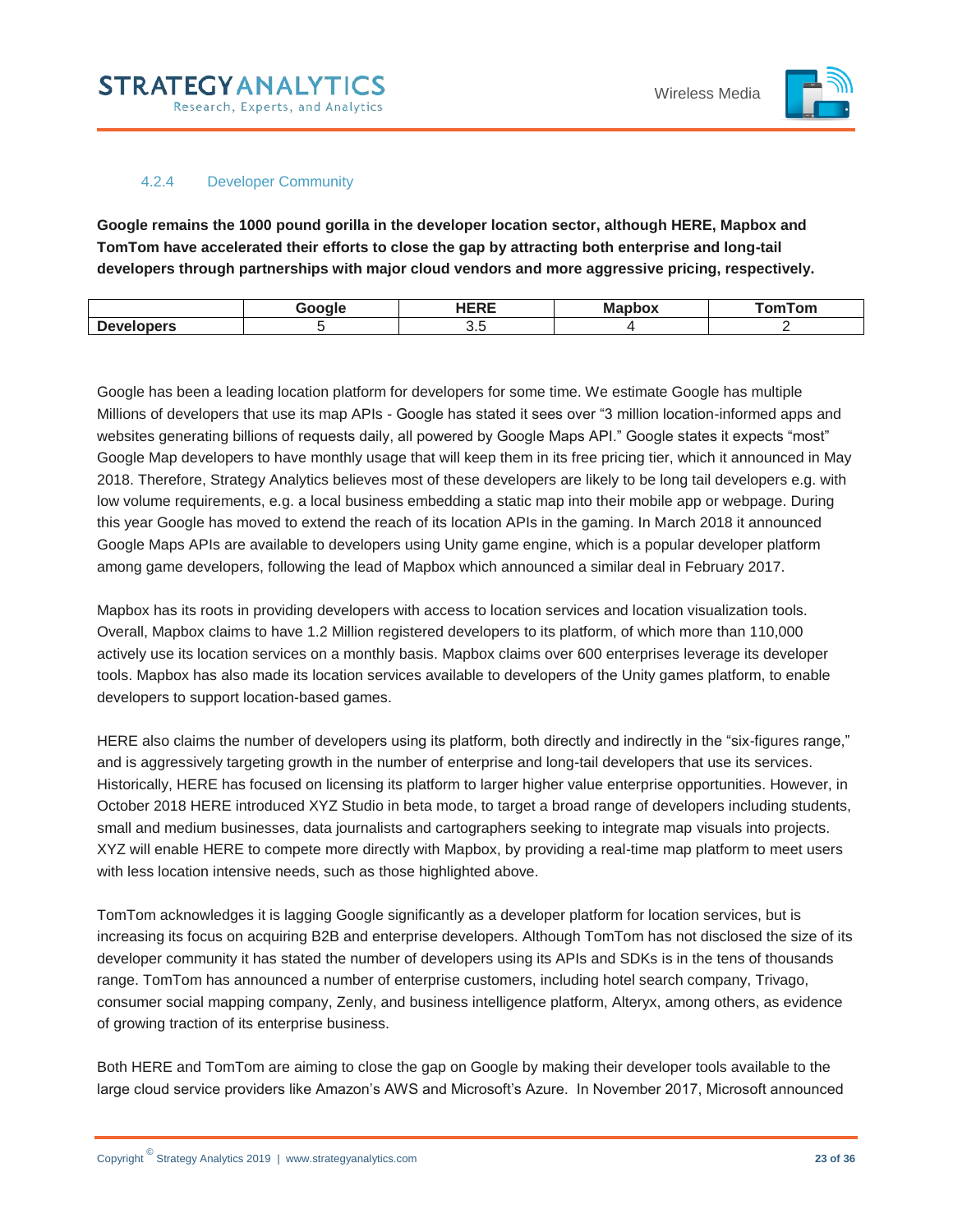

TomTom as the supplier of location services for Azure Location Based Services, which means TomTom APIs will power the location services Microsoft offers through Azure. However, Microsoft's Bing Maps and Bing Enterprise continue to use HERE Location Services. HERE's location services are available to developers using Amazon's Web Services (AWS) via marketplace, and in January 2018 HERE rehashed and updated its service availability to include its entire HERE Location Suite in both AWS Serverless Repository and AWS Marketplace. In November 2018 HERE announced its Open Location Platform is available in the SAP API Business hub, which powers the SAP HANA cloud ecosystem with over 400,000 enterprises. HERE claims its location services are available to the 2 Million developers use AWS, and [2.5 Million across SAP, AWS and Baidu](https://360.here.com/here-enables-over-two-million-developers-to-leverage-location-intel) platforms, though clearly only a subset of these developers will be using HERE services. Nevertheless, these types of partnerships enable both HERE and TomTom to make their location APIs available more easily for developers to access.

## **Changes to Google Maps developer pricing (structure and levels) has created an opportunity for HERE, Mapbox and TomTom because some developers view Google Maps pricing change as unfavourable and are seeking alternative digital map platforms.**

The change to pricing has provided developers which use Google maps with an opportunity to evaluate alternatives. Google mandates all Google Map developers register their credit card information. Despite Google claiming that the changes will not negatively impact most of its developers, Strategy Analytics has noted its new pricing model has made it difficult for developers to estimate their total cost and is upsetting many in the developer community. Therefore, these developers are looking for alternative location partners. Both HERE and TomTom have responded by altering their pricing to undercut Google:

- **Aug 2018:** HERE announced the availability of a freemium plan to attract the long-tail developer community and encourage developers to use its location APIs. Developers of public, private, paid and free applications and websites are able to make up to 250,000 monthly location API calls for free – as long as they have no more than 5,000 active monthly users of the SDK, or more than 250 managed assets per month where an asset tracking use-case is deployed. Beyond the 250,000 monthly transaction limit developers are charged \$1 per 1000 transactions on a pay-as-you go model.
- **Sept 2018:** TomTom announced its new developer plan to offer developers free maps and traffic tiles via its mobile SDK for both Android and iOS. It offers 2,500 free transactions per day (75,000) for other APIs. TomTom is clearly targeting Google Map developers by providing guides to assist developers making the switch from Google to TomTom. After the 2,500 daily free transaction limit is reached TomTom charges developers on a tiered volume basis, though developers need to pay for credits in advance.

To lower the barrier to attracting developers to use and test their location platforms, both HERE and TomTom have also removed the requirement for users to register credit card details.

Mapbox hasn't altered its pricing, and provides users with a pay-as-you-go model for using its (maps, geocoding, and directions) APIs. Mapbox provides a freemium tier, with the first 50,000 requests (SDKs and web) per month available for free. Mapbox charges \$0.50 per 1000 requests thereafter for mobile SDKs and for the web. Mapbox provides custom pricing for enterprise use-cases.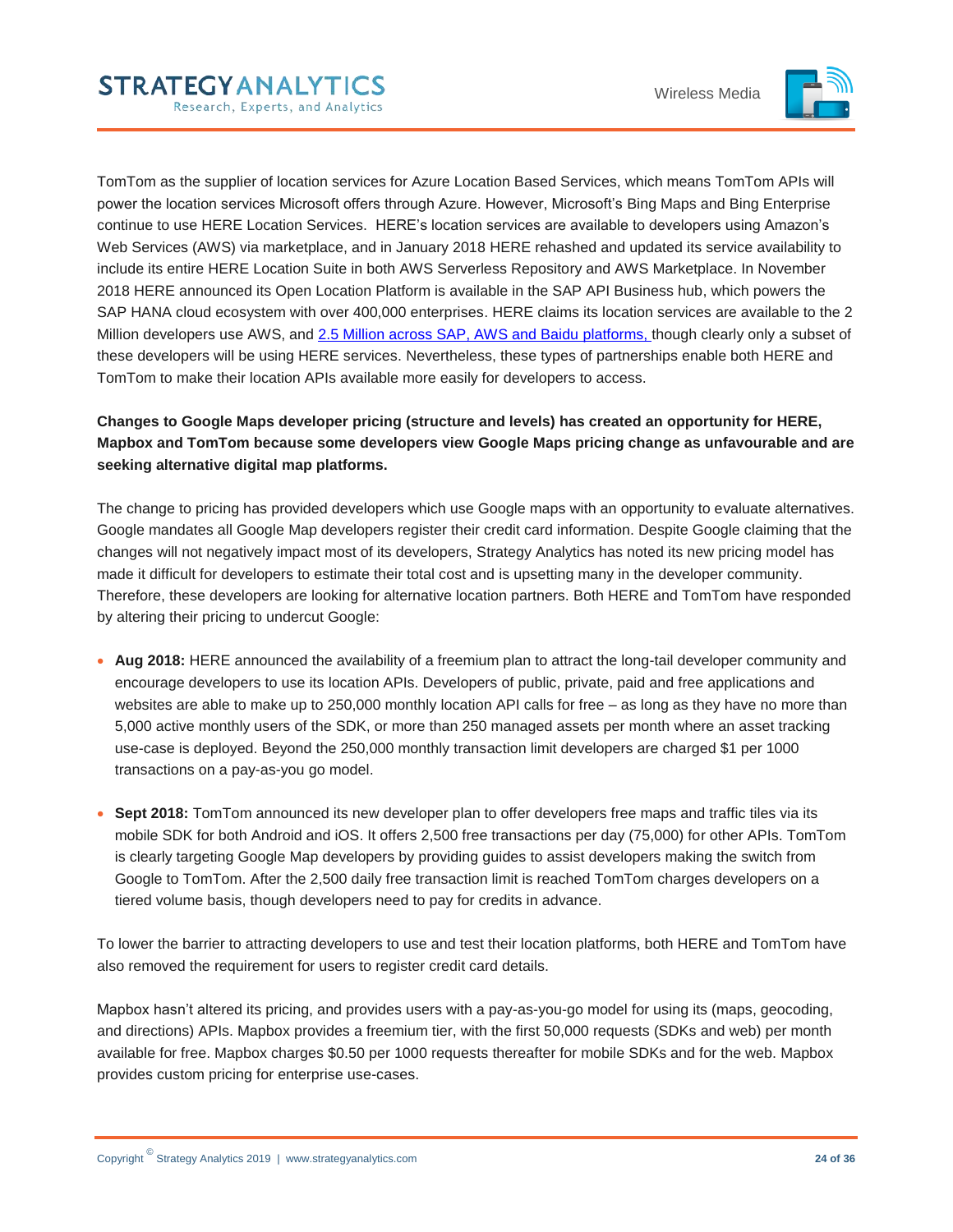

Each of the platforms provides APIs to meet the most common 'horizontal' location services which are relevant across industries, e.g. map tiles, routing, and geocoding, reverse geocoding, and search. However, HERE enables developers to support location services such as maps, search and navigation in hybrid mode where there is no internet connectivity. Mapbox enables enterprise developers to have access to location services without direct access to Mapbox servers via its Atlas tool. At this point in time Mapbox is the only vendor enabling developers to deploy AR-based, AI-enabled navigation experiences via its Vision SDK.

The location platforms also provide solutions targeted to the needs of specific industry verticals. For example, Google and HERE offers APIs and location services targeting mobility providers, Google and Mapbox have extended access to their location services to game developers via the Unity platform.

## <span id="page-24-0"></span>4.2.5 Map and Data Visualization

**Mapbox is a leader in location data visualization tools. Mapbox Studio enables developers to customize individual map layers and provides developers with access to visualization tools such as Kepler.gl. HERE is aiming to close the gap with Mapbox Studio through XYZ, HERE's new location data management platform.**

|                                | عاممت | <b>UEDE</b><br>℡ | --<br>apbox | omTom <sup>-</sup> |
|--------------------------------|-------|------------------|-------------|--------------------|
| $\cdots$<br>--<br>tion.<br>VIC |       |                  |             |                    |

Mapbox Studio has been used to create strongly differentiated and custom maps within a number of applications, including Snapchat's social map. Furthermore, Mapbox has achieved impressive adoption by business intelligence (BI) platforms, including Alteryx, IBM Cognos, Microsoft Power BI, Microstrategy, Tableau, and Uber Kepler GL. Mapbox has raised the bar for data visualization and map customization for developers. On the AR side Mapbox has deployed AR solutions in React Native and Mapbox announced it is partnering with Uber to bring those visualization capabilities to Mapbox developers.

However, HERE has responded by launching XYZ, a location data management platform, to target students, small and medium businesses, data journalists and cartographers. From a visualization perspective XYZ provides its own map data rendering solution, but also allows location data stored in the XYZ cloud to be viewed using tools such as Leaflet, Tangram, Three.js and Mapbox. In an October blog, Steve Coast, the founder of OSM, has gone as far as suggesting that XYZ has potential to usher in the era of Maps 3.0, enabling location data use and visualization for non-developers.

Overall, beyond the customized options, the map visualization options supported by the developer platforms are broadly similar. Typical map types include 2D street map views, terrain, satellite imagery, and hybrid views, as highlighted in Exhibit 7. Google's Street View maps are a differentiator, although HERE's partnership with Mapillary is aimed at providing similar capabilities. Mapbox's Vision SDK enables developers to integrate Augmented Reality (AR) into navigation-based applications.

Developers can further modify the appearance of these map types by applying different styles, overlaying different markers, for example changing fonts, the colour of boundaries, etc. Google Map's offers four basic map types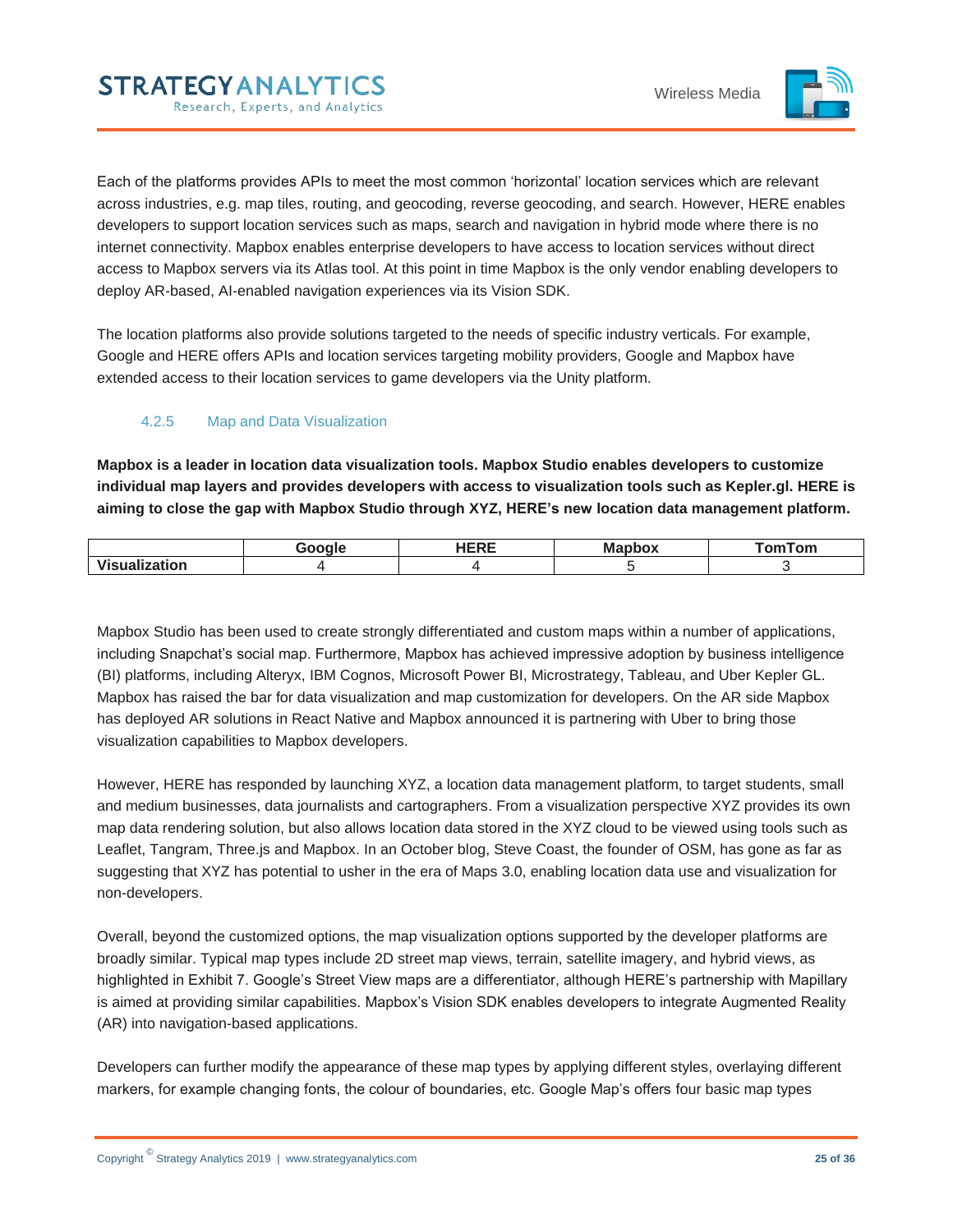

(roadmap, satellite, hybrid, and terrain) which can be modified using layers and styles, controls and events. Google offers a map styling wizard and the ability to control the prominence of roads, landmarks and labels. Mapbox provides some more off-the-shelf variants of its standard 2D Map, offering a light and dark mode. TomTom currently provides developers with the fewest visualization options via its map APIs and SDK. These options include day, night, and labels only. However, its vector map tiles can be customized for colour, fonts and labels.

#### <span id="page-25-1"></span>Exhibit 7 Map Visualization Options Provided

| <b>Visualization</b>     | <b>Google</b> | <b>HERE</b> | <b>Mapbox</b> | <b>TomTom</b> |
|--------------------------|---------------|-------------|---------------|---------------|
| Road Map                 |               |             |               |               |
| Terrain                  |               |             |               |               |
| Satellite                |               |             |               |               |
| Hybrid                   |               |             |               |               |
| Street view              |               |             |               |               |
| <b>Augmented Reality</b> |               |             |               |               |

#### <span id="page-25-0"></span>4.2.6 Automotive Location Services

**Technology and changes in consumer behaviour is influencing how vehicle makers deliver location-based services, such as turn-by-turn navigation and point-of-information (POI) search in vehicles. Smartphone mirroring solutions Android Auto and Apple CarPlay are gaining traction and popularity among consumers.** 

The [popularity of consumer smartphone apps such as Google Maps and Uber,](https://www.strategyanalytics.com/access-services/media-and-services/mobile/apps/app-use/about-app-use) among others, means consumers want access to innovative services in their car. On-board map updates are typically offered on an annual basis at a premium by car dealerships. These updates are usually already out-of-date by the time the user receives them. In contrast, smartphone map and navigation apps provide up-to-date navigation experiences, over-the-air and in realtime to consumers for free – albeit via a small smartphone screen. Therefore, it's not surprising that initiatives which bridge the divide, such as Google's Android Auto and Apple's CarPlay, are popular with drivers. These solutions deliver a superior experience by providing navigation services users have an affinity for via the user friendly framework of the car infotainment system. Consumer research from our [In-Vehicle UX](https://www.strategyanalytics.com/access-services/automotive/in-vehicle-ux/about-in-vehicle-ux) service shows [rising interest](https://www.strategyanalytics.com/access-services/automotive/in-vehicle-ux/reports/report-detail/consumer-appetite-for-apple-carplay-as-a-must-have-feature-increases-more-than-android-auto)  [in these smartphone mirroring systems.](https://www.strategyanalytics.com/access-services/automotive/in-vehicle-ux/reports/report-detail/consumer-appetite-for-apple-carplay-as-a-must-have-feature-increases-more-than-android-auto) Therefore, both CarPlay and Android Auto compete with OEM embedded location services within the car.

From a strategic perspective, car makers face losing the ability to control the in-car experience, in much the same way that (beyond design and hardware) there is little differentiation in experience between different Android smartphones from different OEMs. Furthermore, OEMs are also losing potential access to first-party driver data, which can be used by OEMs to understand their customers, and to deliver personized services and offers based on this understanding.

**HERE is a leader in automotive, followed by TomTom. Both remain committed to providing innovative and differentiated solutions to enable vehicle makers to meet strategic objectives. Google's deal to supply Volvo, Renault, Mitsubishi, and Nissan are a first win, with Mapbox also making some headway.**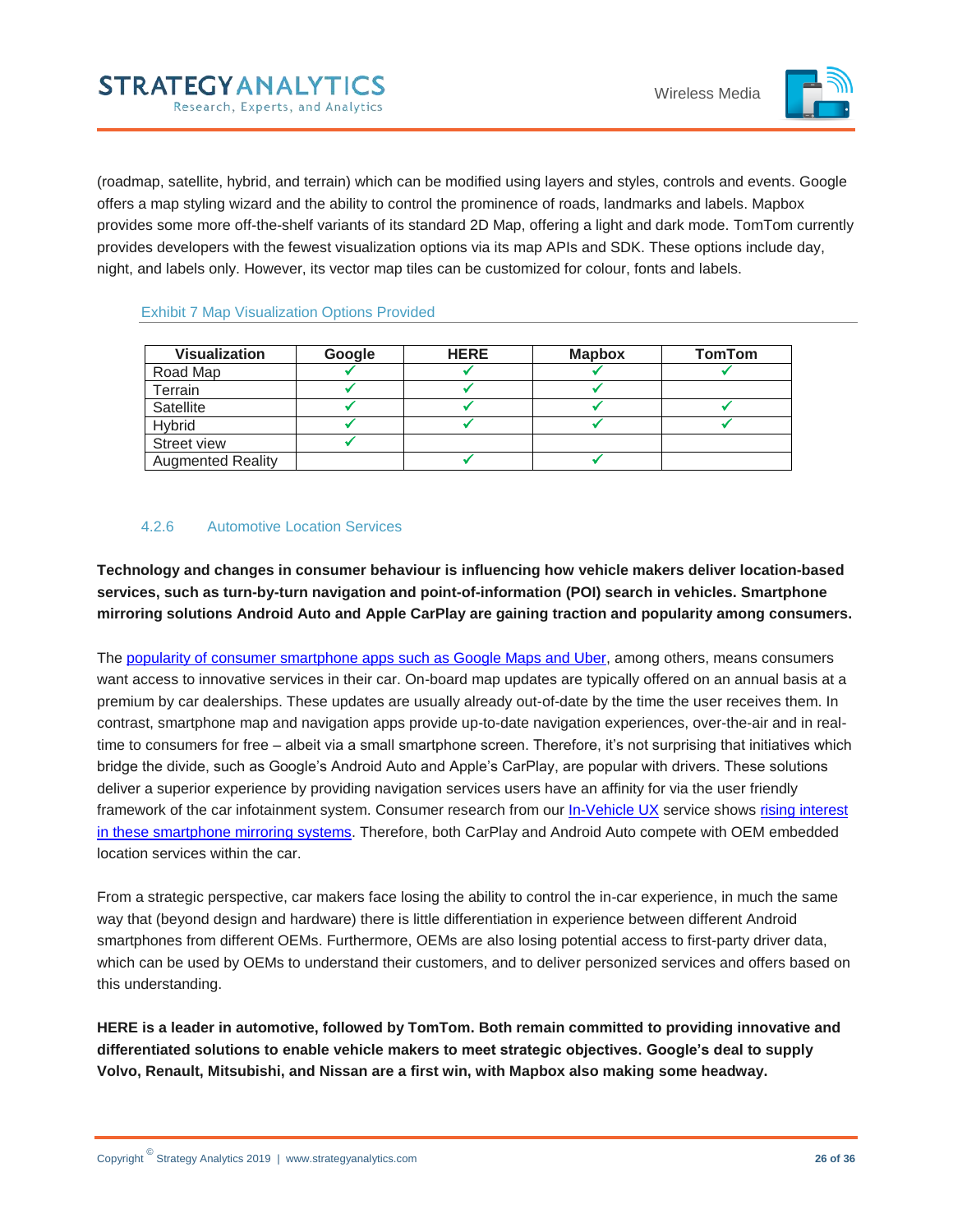#### Wireless Media



|         | $\sim$ $\sim$ $\sim$ | в. е<br>MI: | an sair '<br>om |
|---------|----------------------|-------------|-----------------|
| .<br>VC |                      |             |                 |

Both HERE and TomTom remain committed to enabling car makers to provide their own branded infotainment alternative to smartphone mirroring systems, which have a focus on safety and security ADAS (advanced driving assistance system). For example, HERE provides live connected vehicle services, including hazard warnings, live road sign information, and real-time traffic information based on a fleet of over 400,000 vehicles which share sensor data with HERE. Strategy Analytics believes that in order to compete with Google's ecosystem advantage vehicle OEMs need to create their own ecosystem of infotainment apps that is able to rival the smartphone apps experience.

## **As long as car makers want to provide their own navigation and infotainment experiences there will be continued demand for location services from the automotive industry. Existing suppliers are well positioned but those which are able to support the evolving needs of car makers will be most successful.**

HERE has historically had a strong position in the automotive industry through licensing its map and traffic data to car OEMs and vehicle infotainment makers, for use in their vehicle head units. HERE has also gained some notable success in moving up the value-chain in the luxury tier, with Jaguar embedding HERE's HERE Auto guidance solution into both its XJ and XF flagship models. Audi integrated HERE Auto in the Audi A8, likewise Acura. These solutions enable drivers to plan their route via a mobile app and to access the same route via the vehicle head unit. HERE has announced the next iteration of HERE Auto, called HERE Navigation On-Demand, designed to enable car makers to provide a competitive alternative to Google's navigation and car infotainment services via Android Auto. HERE claims all the OEMs have signed up to the initiative, and that integration with car sensors provides a differentiator to mirroring systems. Audi, BMW and Daimler each own a stake in HERE and they are all sharing vehicle sensor data to provide sensor-based real-time data solutions to the market. Strategy Analytics considers these kinds of service as significant service differentiators for HERE, although achieving further scale across a greater range of OEMs remains imperative.

## **HERE and TomTom's dominance in supplying location services to car makers (e.g. navigation, traffic, and local search) is under threat as both Google and Mapbox target the evolving automotive sector for growth.**

Notably, Google has scored its first major win with the car making alliance between Nissan- Renault-Mitsubishi. Volvo also announced it had selected the Android OS (and therefore Google Maps) to support its infotainment, at the expense of TomTom. These vehicle makers have confirmed they will ship cars with infotainment services built on Android. Nissan, Renault and Mitsubishi have effectively handed control of the in-car experience, and the end user, to Google. The integration of Android in the vehicle will be customized to meet the needs of car maker partners, but Google will most likely remain in control of data linked to the services it provides drivers, e.g. Google Maps, local search, and Google Assistant.

Mapbox has also scored wins with Rimac, with the Mapbox Navigation SDK for Qt and HD Vector Maps used to support maps and navigation on the C-Two autonomous-electric vehicle. Furthermore, Porsche and Subaru are using Mapbox's location services to support location capabilities within their mobile apps. Mapbox's visualization

**STRATEGYANALYTICS** 

Research, Experts, and Analytics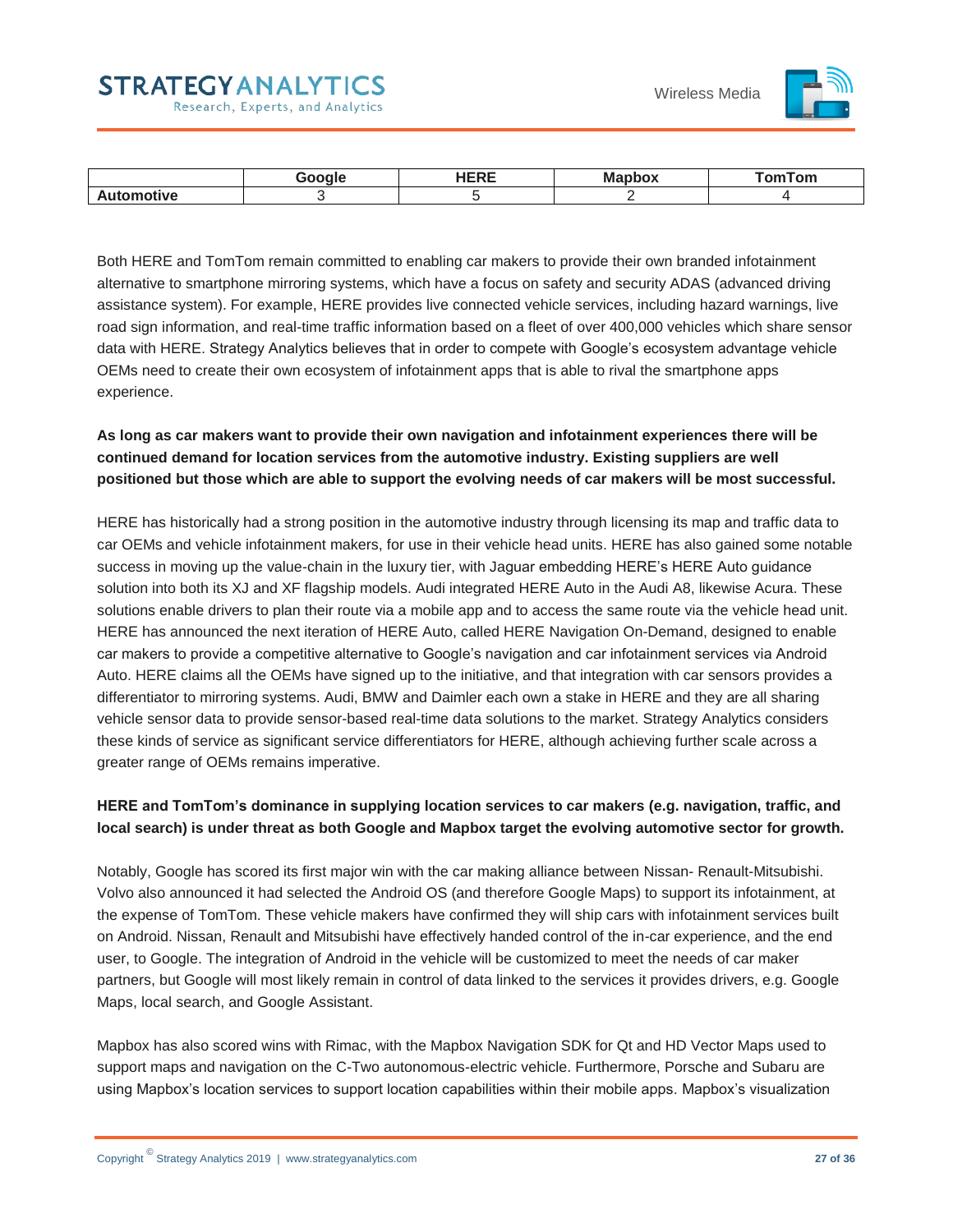

and supporting customize user experiences are considered strengths, with Porsche and Mapbox collaborating on in car-design experiences in December 2018. Unlike Google, Mapbox is an independent B2B2C location platform with ambition to support car makers address their strategic objectives rather than control the consumer relationship.

Meeting the needs of carmakers by providing secure and trusted, but also innovative and differentiated services which add value to the in-vehicle experience remains essential for all location service providers.

### <span id="page-27-0"></span>4.2.7 Openness and flexibility:

**STRATEGYANALYTICS** 

Research, Experts, and Analytics

**HERE, Mapbox and TomTom are open and provide developers with greater flexibility than Google. As a provider of its own services for end-users (e.g. search, advertising and navigation) Google restricts the use of its location services to use-cases where it does not compete.**

|                                | Google | <b>*****</b><br>. | <b>Mapbox</b> | <b>omTom</b> |
|--------------------------------|--------|-------------------|---------------|--------------|
| flexibility<br><b>Onenness</b> |        |                   |               |              |

TomTom makes its APIs available to any developer to use in conjunction with APIs from other services. The other platforms do not support the mixing of APIs. HERE claims flexibility and openness is at the heart of its Open Location Platform (OLP). The objective of OLP is to enable large enterprises to manage, analyze and productize large sets of location data. For example, OLP is being used to ingest and analyze sensor data from vehicles to provide enriched services such as HERE's Hazards and Road Signs products for automotive companies. HERE has also deployed HERE XYZ, a cloud-based location platform which enables developers to ingest, manage and visualize their location data, including via third-party map rendering tools, including Leaflet, Tangram, and Three.js, among others. HERE's primary restriction for its services relate to the provision of future autonomous use-cases for vehicles and drone navigation - developers are unable to use its developer tools for these use-cases.

Mapbox is an advocate of the open source framework, which it claims gives developers and designers the ability to choose between new, open and less expensive alternatives like Mapbox. Developers can leverage open source code into their apps. Examples include IBM incorporating the Mapbox-gl library into its Java Rave rendering engine that powers Watson Analytics. As an independent location platform Mapbox is not challenged by similar conflicts of interest as Google.

Google applies some notable restrictions on its location services, particularly to avoid potential rivals to its core business using its services. Notably, Google does not allow companies providing a listings service or a directory service to use Google Core Map services. Companies are unable to use Google Core Map to augment an existing ad product either. Similarly, Google does not allow developers to use its directions APIs, geo-location APIs, and maps SDK to create a real-time navigation product which provides functionality similar to its Google Maps for Android App. Furthermore, Google Core Map services cannot be used in applications which contain a non-Google map. For example, customers can not display its places listings on a non-Google map, or display street view imagery and non-Google maps in the same application.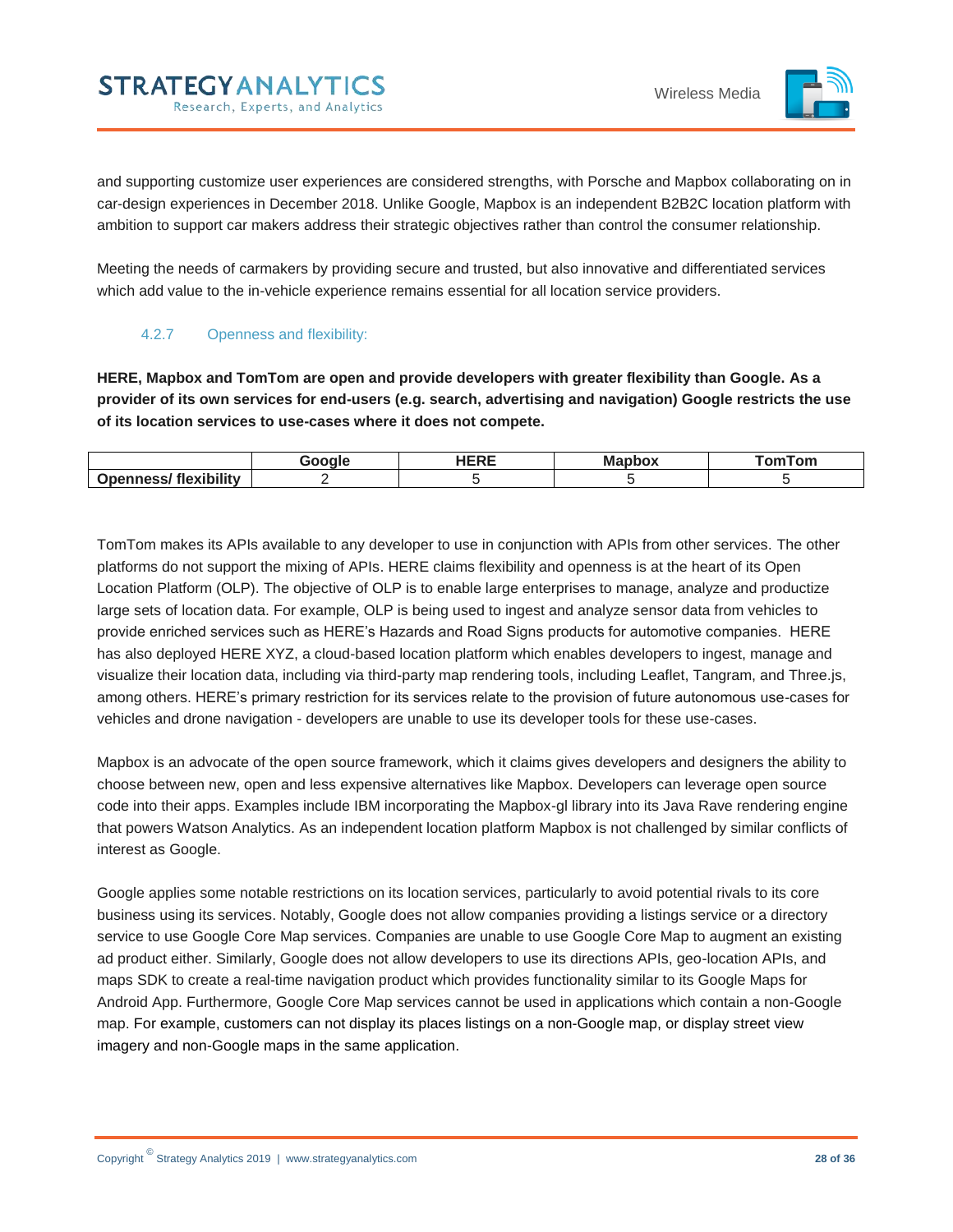

#### 4.2.8 Vision and Growth Leadership

<span id="page-28-0"></span>**HERE communicates a strong vision and innovation targeting different areas of the location sector, with its Open Location Platform, mobility marketplace and ad solutions. It is clear that Google and Mapbox are building their position in automotive, while TomTom is focused at driving its enterprise developer business.** 

|                         | Google | IPDE<br>. | <b>Mapbox</b> | omTom <sup>.</sup> |
|-------------------------|--------|-----------|---------------|--------------------|
| <b>Vision</b><br>Growth |        |           |               |                    |

HERE continues to demonstrate its strong vision for the future of location services as it launches initiatives such as its Open Location Platform (OLP) and its Mobility Marketplace. OLP is targeted at large enterprises across a variety of sectors as a private location cloud on which to ingest data, process and analyse it, and then productize it into a value-added data product. For example, OLP is used to aggregate sensor data from fleets for processing and converting into HERE's Hazard service. HERE's Mobility Marketplace is designed as a tool to enable airlines, hotels and other companies to offer their customers mobility options during the booking process.

Mapbox has grown the number of customers rapidly, and by announcing the Vision SDK has demonstrated leadership in innovation. The Vision SDK brings computer vision and machine learning together and it has announced similar plans to ingest and process sensor data to deliver location-enhanced insights. Strategy Analytics expects recently announced investment from Softbank to deliver benefits, directly and also indirectly.

From a position of strength in providing a range of location tools via its Google Maps platform, Google has started to make inroads into the automotive markets through deals with Volvo, and more recently the Nissan-Mitsubishi-Renault alliance to deploy cars based on Android Auto. Google's company Waymo is focused on autonomous driving and has started a limited pilot of a self-driving pilot.

TomTom's plan for growth is to focus in a laser like manner on growing demand for B2B cloud-based location services. TomTom will be spinning off its Telematics business, and is focusing on B2B opportunities as its focus on personal navigation devices (PNDs) declines and is sun set.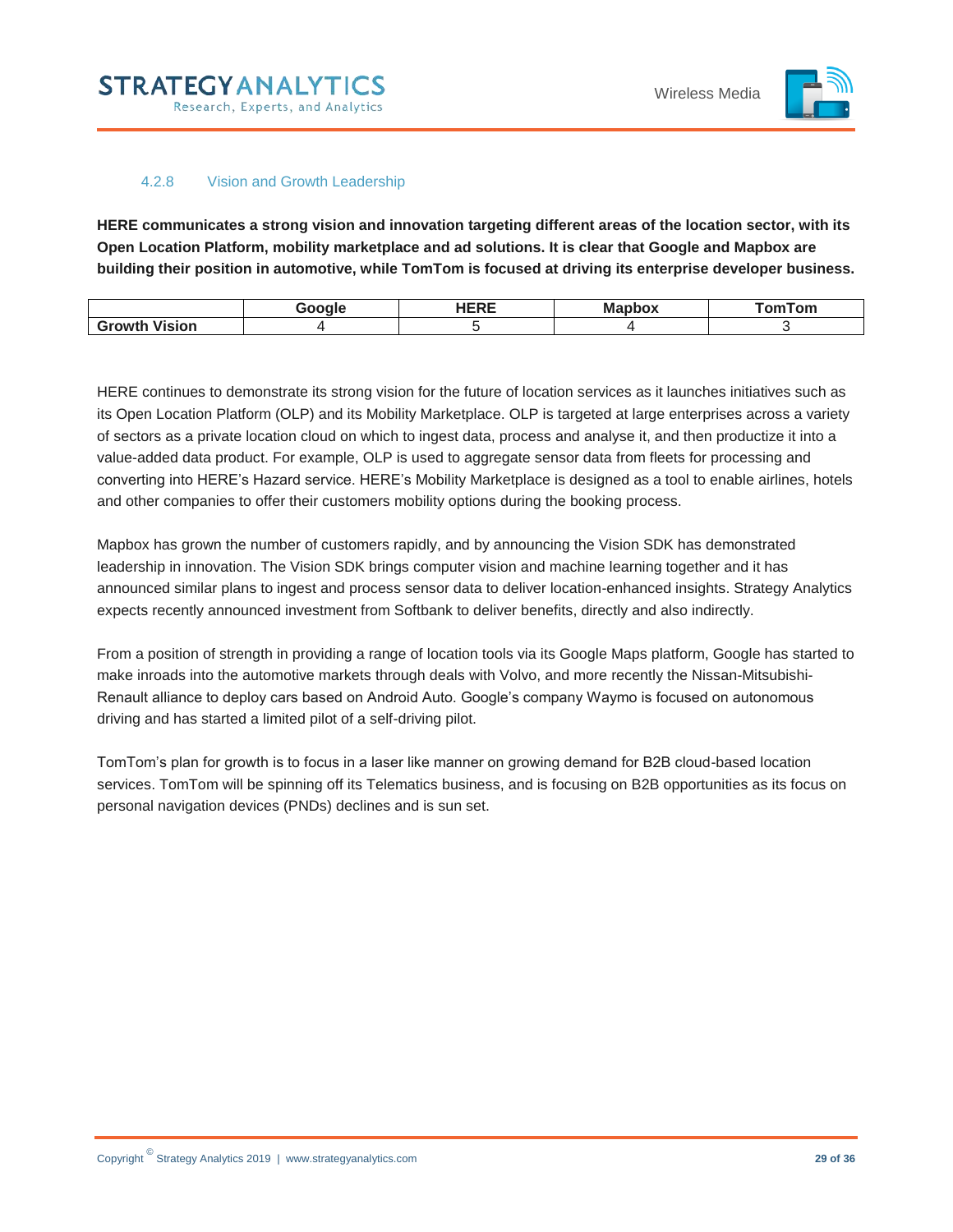

# <span id="page-29-0"></span>5. Strengths and Weaknesses

In the previous section Strategy Analytics highlighted specific capabilities on which to benchmark and score the different location platform providers. However, in reality, enterprises of different types will have different needs and requirements for their location platform. In this section we highlight the relative strengths and weaknesses of each of the location platforms. These strengths and weaknesses are summarized in Exhibit 8.

#### Exhibit 8 Strengths & Weakness Analysis of Major Location Platforms

<span id="page-29-1"></span>

|               | <b>Relative Strengths</b>                                                                                                                                                                                                                                                                                                                                                                                                                                                                                     | <b>Relative Weaknesses</b>                                                                                                                                                         |
|---------------|---------------------------------------------------------------------------------------------------------------------------------------------------------------------------------------------------------------------------------------------------------------------------------------------------------------------------------------------------------------------------------------------------------------------------------------------------------------------------------------------------------------|------------------------------------------------------------------------------------------------------------------------------------------------------------------------------------|
| Google        | Very deep pockets<br>Strong consumer brand recognition - a Billion monthly<br>active users of Google Maps worldwide<br>Large base of GPS traces assist real time map<br>changes<br>Largest number of POIs with the most granular info<br>٠<br>> 50 Million Local Guides (Oct 2017) adding POI info<br>٠<br>Millions of developers (>3 M apps use Google Maps)<br>Indoor venue maps - 10,000 locations<br>٠                                                                                                    | Weak in automotive - perceived as a strategic threat to<br>carmakers<br>No China presence<br>Concerns over privacy & use of data for advertising<br>Location data is walled garden |
| <b>HERE</b>   | Well resourced - 9K employees globally.<br>$\bullet$<br>Strong in map content licensing and automotive<br>٠<br>Influential investors and partnerships in key LBS<br>growth areas - autonomous driving<br>Global coverage, including China, Japan and S.Korea<br>$\bullet$<br>Strong growth vision and product lines<br>٠<br>Full range of map making tools<br>٠<br>Large enterprise customers (e.g. Amazon, MSFT)<br>٠<br>Offline (hybrid) mode in absence of connectivity<br>Strong indoor venue marketplace | Weak in long-tail developer v Google and Mapbox<br>Location data is not considered "live"                                                                                          |
| <b>Mapbox</b> | 420 M monthly active location (GPS) probes<br>٠<br>Leader in map data visualization<br>٠<br>Independent and based on open principles<br>٠<br>Location leader in Business Intelligence (BI) sector<br>Large developer community $> 1$ M registered devs.<br>o/w >100K monthly active<br>Investment from Softbank<br>Presence in China                                                                                                                                                                          | Doesn't control its own map; OSM dependence<br>٠<br>Susceptible to malicious map edits<br>Weak in automotive<br>Weak indoor/ venue coverage                                        |
| <b>TomTom</b> | Strong in map content licensing and automotive<br>Leader in traffic data (live and historic)<br>$\bullet$<br>Focused on automotive and enterprise<br>٠<br>Flexible for developers<br>٠<br>Aggressive pricing of location services                                                                                                                                                                                                                                                                             | Reliant on Apple for probe data<br>٠<br>Weak indoor/ venue coverage<br>Location data is not considered "live"<br>Declining consumer                                                |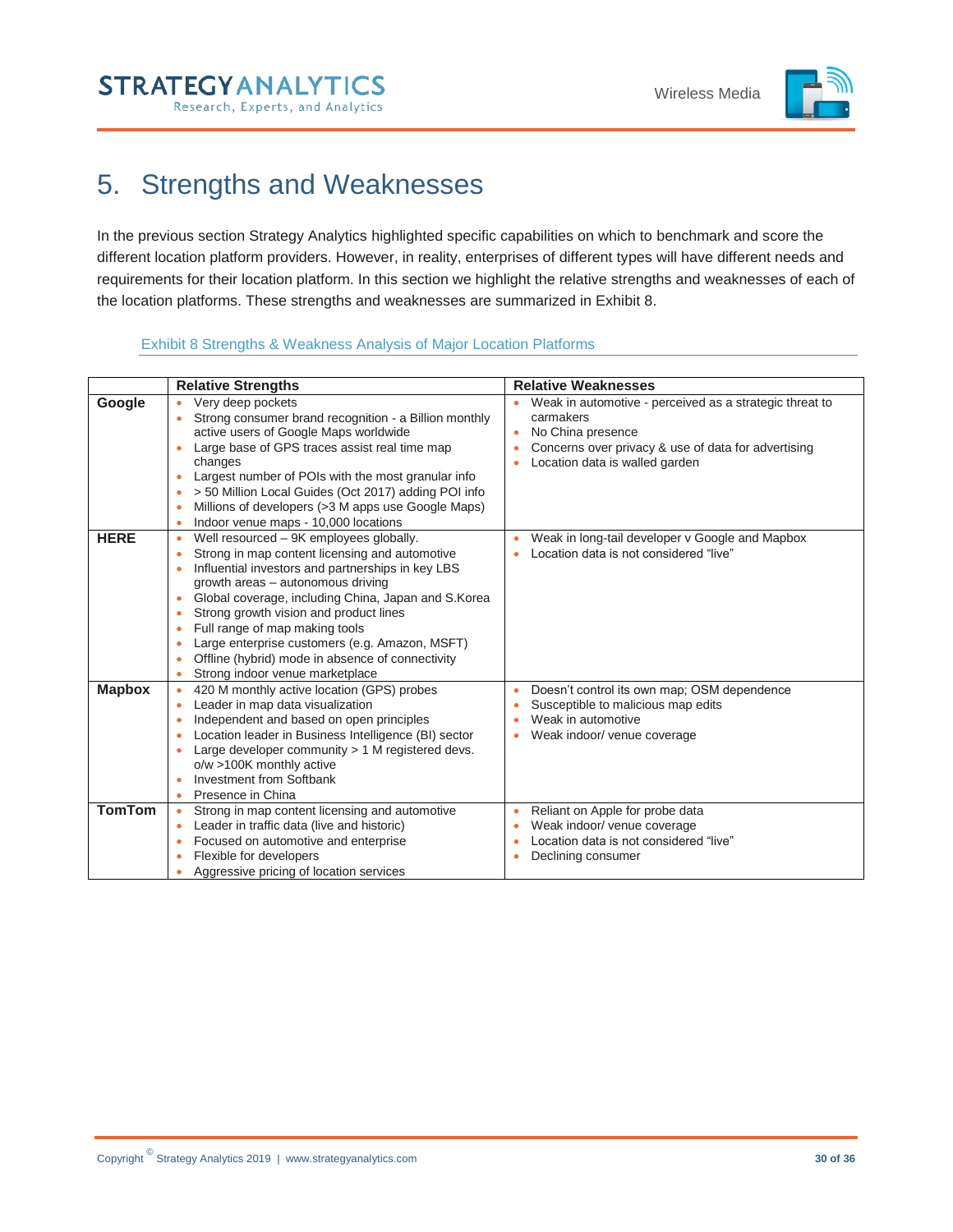

# <span id="page-30-0"></span>**5.1 Google**

|        | <b>Relative Strengths</b>                                                                                                                                                                                                                                                                                                                             | <b>Relative Weaknesses</b>                                                                                                                                                                               |
|--------|-------------------------------------------------------------------------------------------------------------------------------------------------------------------------------------------------------------------------------------------------------------------------------------------------------------------------------------------------------|----------------------------------------------------------------------------------------------------------------------------------------------------------------------------------------------------------|
| Google | Very deep pockets<br>Strong consumer brand recognition - a Billion<br>monthly active users of Google Maps worldwide<br>Large base of GPS traces assist real time map<br>changes<br>Google search is very popular for local search<br>> 50 Million Local Guides (Oct 2017) adding POI<br>info<br>Millions of developers (>3 M apps use Google<br>Maps) | Weak in automotive - perceived as a strategic threat<br>to carmakers<br>Not independent<br>Concerns over privacy & use of data for advertising<br>Location data is walled garden<br>No presence in China |

### <span id="page-30-1"></span>5.1.1 Strengths

**Very deep pockets:** Across its major competitors, Google has the deepest pockets which it can used for mapmaking, map maintenance, and evolving its platform to target services and applications which run on top of its maps. Although Google not all of Google's income will be used to support Google Maps, for context, Google's net income for the first 9 months of 2018 approached \$21.8 Billion. This compares to \$170 Million EBITDA for TomTom.

**Popular consumer app:** Google Maps is a very popular consumer brand (outside China) and has over 1 Billion users which delivers the following competitive advantages which includes: a huge number of probe data from smartphones to assist Google with map maintenance (e.g. new turn restrictions, new roads or routes, etc.); sufficient number of probes to offer crowd-sourced data on traffic flows on major roads; and from a UX perspective ideal for developers looking to drop in familiar and recognizable location services into their services.

**Popular for local search:** Google's popularity as a search engine has improved its ability to capture business details. Put simply, many businesses are motivated to claim and advertise on Google (and Google Maps) because Google is one of the main channels consumers use to research and find a broad range of local businesses. Businesses are incentivized to include useful information to listing to improve their organic search rank, leading to Google being able to serve up granular information for consumers.

**Large community of local guides:** To ensure place information remains as fresh as possible Google has amassed a base of 50 Million Google Map users as Local Guides which assist Google in adding useful granular information to its place listings, e.g. opening times, parking availability, wheelchair access, restroom facilities, etc.

**Large developer base:** Google Maps remains the most widely used location-platform by developers, although pricing changes have created a reason for developers to seek alternative platforms. Google claims over 3 Million apps use its map, although it admits it does not generate revenue from "most" of these because they only drive limited usage of location services.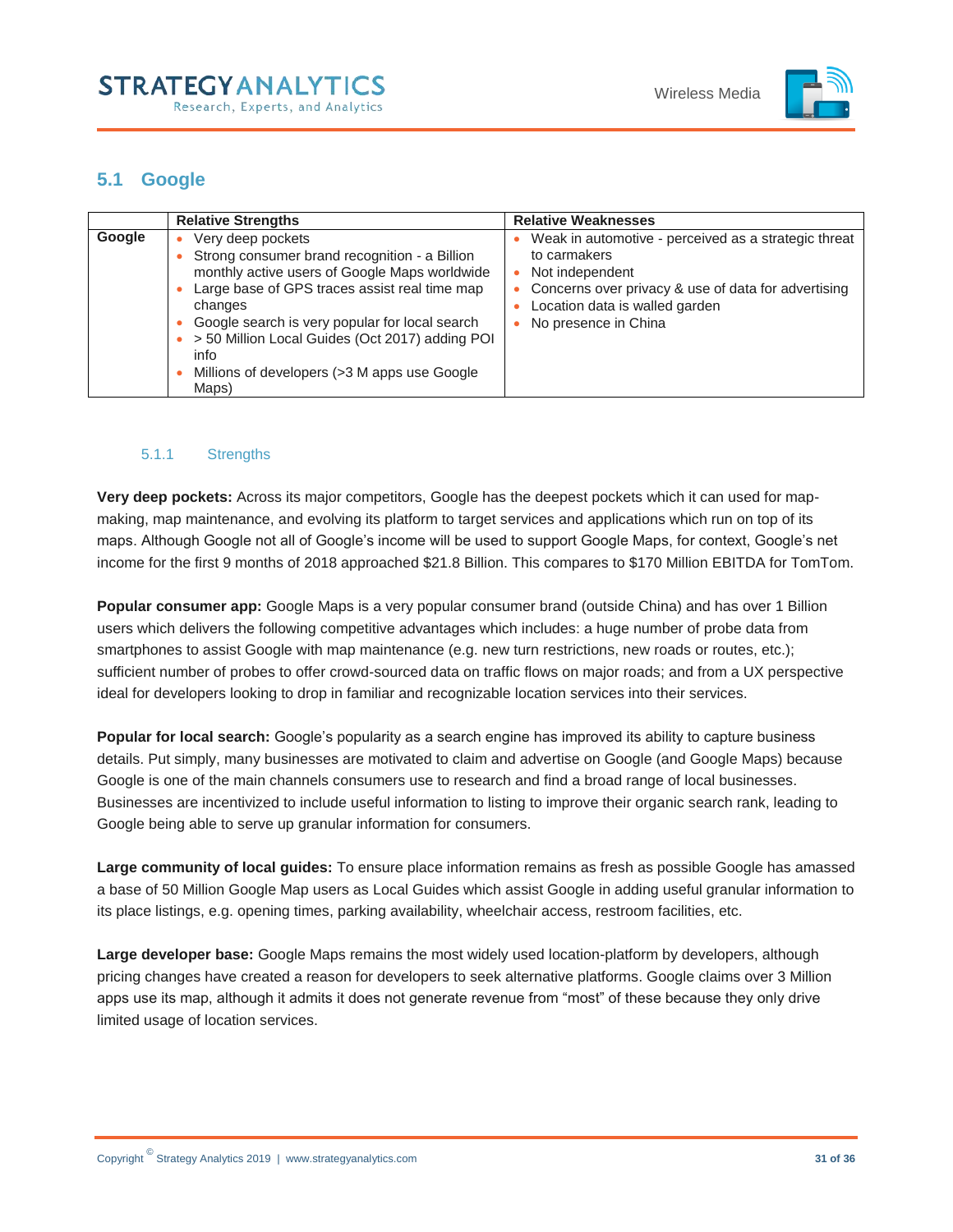

#### 5.1.2 Weaknesses

<span id="page-31-0"></span>**Google perceived as a threat:** Until recently, Google's ambitions to supply vehicle makers with location services have been stifled because of carmakers' strategic ambitions to retain control of the in-vehicle experience for drivers and passengers. By providing premium infotainment services carmakers want to capture value-added opportunities. Google providing its services is considered a threat to these plans, although deals with Volvo and the Nissan, Renault, Mitsubishi alliance may alter the perception of other carmakers.

**Not independent:** Google provides search, advertising, navigation products for mobile and in-vehicle to consumers and businesses. Therefore, Google restricts developers from using its map services if they are building products which compete with Google's own offerings.

**Google is a closed platform:** Although Google provides tools for developers its map data remains behind the wall garden and developers are not allowed to mix location services from different providers. For example, Google prevents developers from using Google map tiles with TomTom's traffic service.

**No presence in China:** Google's services are banned in China which makes its mapping platform useless for developers looking to deploy location services in China.

# <span id="page-31-1"></span>**5.2 HERE**

|             | <b>Relative Strengths</b>                                                                                                                                                                                                                                                                                                                                                                                                                                                                                                     | <b>Relative Weaknesses</b>                                                                                                    |
|-------------|-------------------------------------------------------------------------------------------------------------------------------------------------------------------------------------------------------------------------------------------------------------------------------------------------------------------------------------------------------------------------------------------------------------------------------------------------------------------------------------------------------------------------------|-------------------------------------------------------------------------------------------------------------------------------|
| <b>HERE</b> | Well resourced - 90K employees globally<br>Influential ownership and strategic partners<br>۰<br>Strong in map content licensing and automotive<br>۰<br>Investors and partnerships in key LBS growth<br>areas - autonomous driving and China<br>Independent<br>Strong growth vision and product lines on key<br>verticals<br>Full range of map making tools<br>۰<br>Large enterprise customers (e.g. Amazon,<br>۰<br>MSFT)<br>Offline (hybrid) mode in absence of connectivity<br>$\bullet$<br>Strong indoor venue marketplace | Not as well funded as Google<br>Weak in longtail developer versus Google and Mapbox<br>Location data is not considered "live" |

### <span id="page-31-2"></span>5.2.1 Strengths

**Owners and investors:** HERE's parents are carmakers Audi, BMW and Daimler, but HERE has received additional investment from Intel, Pioneer, Bosch and Continental. HERE partners with investor companies to identify future services and technology they can work on to deploy for consumers and businesses. For example, it is working with Continental on autonomous driving and Bosch across multiple areas such as autonomous driving, transportation and IoT. HERE is also well resourced and claims to have 9,000 employees globally. HERE is positioning as a strategic partner for companies across multiple sectors looking for an alternative to Google.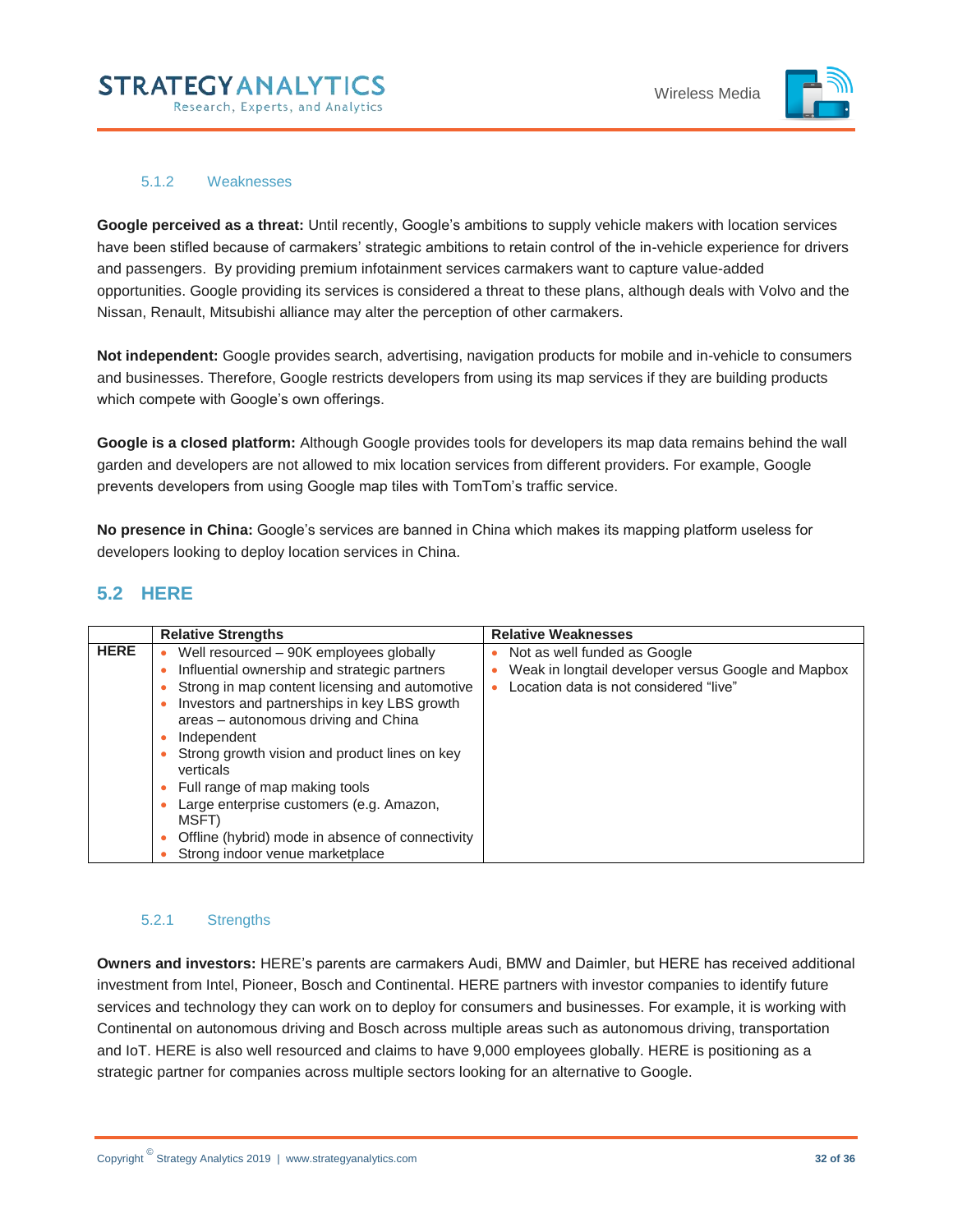

**Established automotive supplier:** HERE's map content powers a large share of embedded infotainment units and as a consequence HERE has a strong reputation as a provider of automotive grade maps and navigation software. As carmakers move from licensing map content to a more efficient platform-orientated business model, HERE and TomTom are under threat from Google and Mapbox.

**Independent:** Unlike Google, HERE is independent, despite Audi, BMW and Daimler as its parents. The only restrictions that HERE applies for developers is for the use of its location services in future applications such as autonomous vehicles and drone navigation.

**Forward looking and innovative:** HERE's strategic vision remains forward looking and extremely impressive as it positions to be a premium tier location partner across multiple domains. HERE claims its Open Location Platform (OLP) is successfully targeting a large number of verticals, opening up new opportunities and relevance for location enriched data. The OLP has been used by HERE to pool vehicle sensor data from Audi, BMW and Daimler to create its road hazards product. HERE has also created products which are customized for the needs of mobility service providers, including the mobility marketplace it launched at CES in 2018.

**Indoor mapping strength:** HERE has detailed floorplans for over 20,000 venues. It has also developed a marketplace to enable venue owners to provide their floorplans across a variety of different publishers, including Garmin and Motorola.

**Hybrid map capability:** HERE offers developers access to its hybrid mapping function, which allows users to download maps to their device for offline use. This capability is useful when users do not always have a data connection such as when travelling to other countries, when in areas with no or bad connectivity, or in large parts of the world where connectivity is not that ubiquitous yet.

#### <span id="page-32-0"></span>5.2.2 Weaknesses

**Not as well funded as Google:** Although the names of companies which have invested in HERE is impressive Strategy Analytics expects HERE not to have a similar scale of resources at its disposal as Google.

**Weak in longtail developer versus Google and Mapbox:** HERE has a strong automotive presence and is well suited to meeting the needs of this sector and large enterprises. Historically, HERE has no focused on long tail developers, but over the past 18-24 months has started initiatives like XYZ and introduced a freemium location offer to encourage the longer tail of developers.

**Location data is not considered "live":** As a consequence of HERE's automotive strengths it location platform is geared to meet the needs of companies in this sector. Therefore, HERE provides validated, automotive-grade map updates on a weekly refresh cycle rather than on a real-time basis like Google and Mapbox.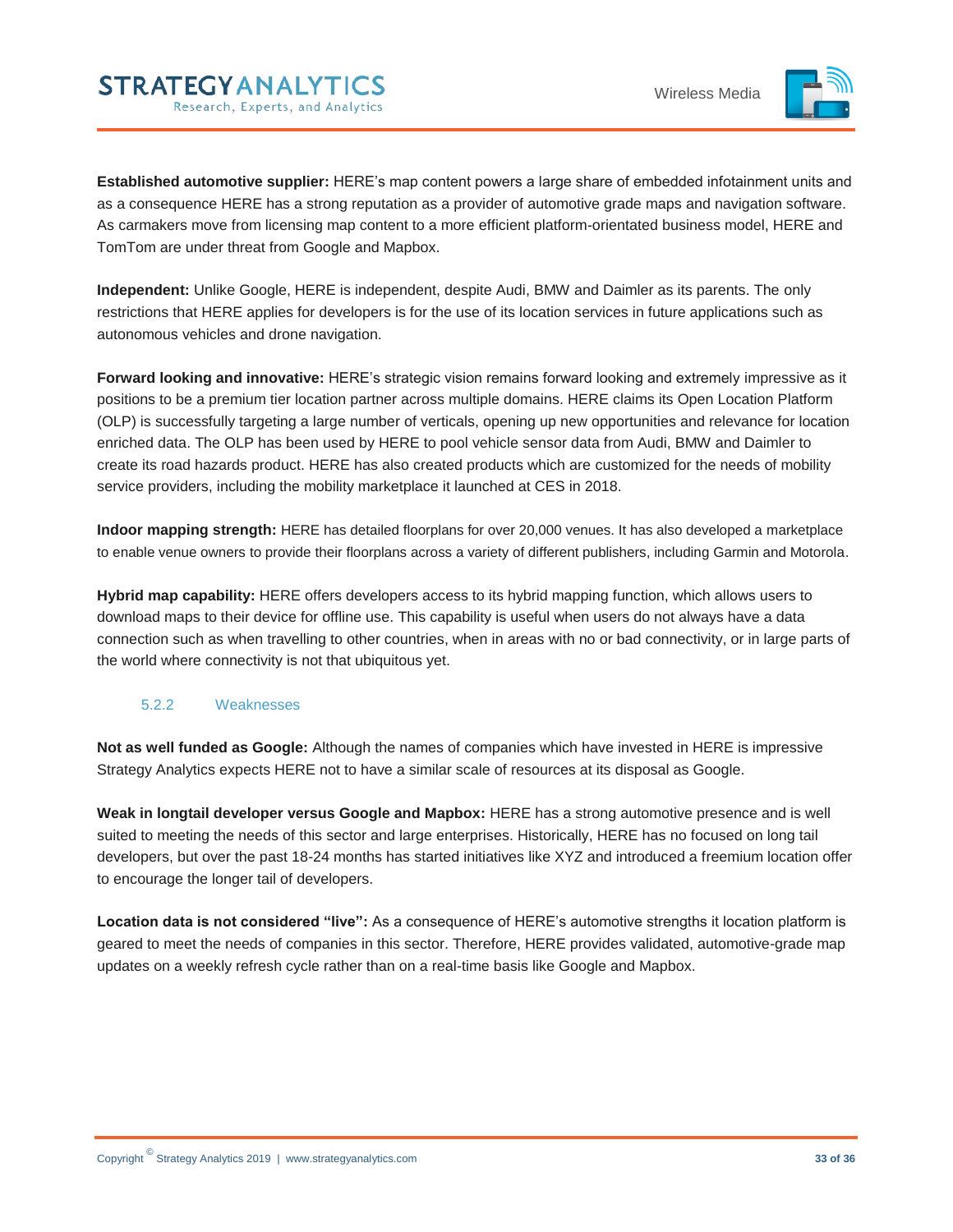

# <span id="page-33-0"></span>**5.3 Mapbox**

|               | <b>Relative Strengths</b>                                                                                                                                                                                                                                                                                    | <b>Relative Weaknesses</b>                                                                                                                                                                         |
|---------------|--------------------------------------------------------------------------------------------------------------------------------------------------------------------------------------------------------------------------------------------------------------------------------------------------------------|----------------------------------------------------------------------------------------------------------------------------------------------------------------------------------------------------|
| <b>Mapbox</b> | 420 M monthly active location (GPS) probes<br>Leader in map data visualization<br>Independent and based on open principles<br>Location leader in Business Intelligence (BI)<br>sector<br>Large developer community $> 1.2$ M registered<br>devs. o/w >100K monthly active<br><b>Investment from Softbank</b> | Not as well funded as Google or HERE<br>Doesn't control its own map; OSM dependence<br>Susceptible to malicious map edits<br>Weak and building slowly in automotive<br>Weak indoor/ venue coverage |

### <span id="page-33-1"></span>5.3.1 Strengths

**Softbank Investment:** While Mapbox does not have the resources to compete directly with Google or HERE, Strategy Analytics believes Mapbox stands to benefit both directly and indirectly from Softbank investment.

**Map Visualization:** Mapbox's leadership and strength in map data visualization, providing location visualization tools for the business intelligence sector, and GPS probe data from 420 Million monthly active users have been highlighted throughout section 4 of the report.

**Developers:** Mapbox has been built from the beginning to provide an alternative independent map platform for developers. As an independent provider it does not have a problem of conflict of interest like Google does.

#### <span id="page-33-2"></span>5.3.2 Weaknesses

**Not as well funded as Google or HERE:** Despite investment from Softbank it does not have the resources to match Google or HERE.

**Map making process:** Mapbox doesn't build its own map per se, but relies on OSM as a foundational layer. Mapbox uses 130 sources of data in total to build its map. However, although Mapbox is a contributor to OSM, OSM lacks a formal review process. For some enterprises the use of OSM as a basis is considered a weakness due to lack of provenance and patchy coverage. Reliance on probe data is excellent for change detection but misses details without additional sources and complimentary collection methods.

**Weak in automotive:** As a relatively newcomer Mapbox does not benefit from the same established relationships which HERE and TomTom have with carmakers but like Google continues to build momentum. Mapbox location services are used to power ride-hailing services like lyft and used for mobile apps from Subaru, and Porsche.

**Limited indoor map coverage:** Indoor maps are not a focus for Mapbox and it uses a partner to achieve this.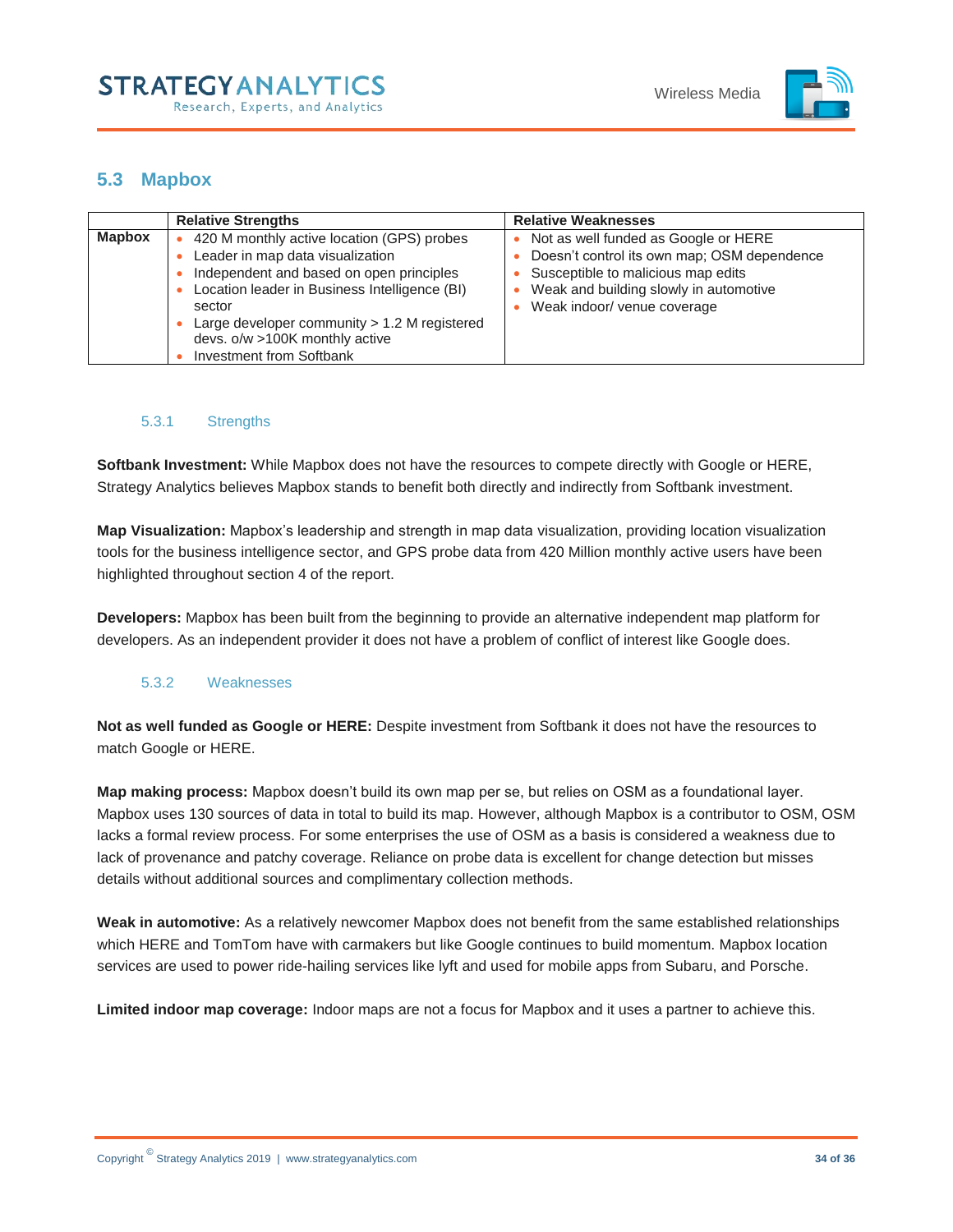

# <span id="page-34-0"></span>**5.4 TomTom**

|               | <b>Relative Strengths</b>                      | <b>Relative Weaknesses</b>             |
|---------------|------------------------------------------------|----------------------------------------|
| <b>TomTom</b> | Strong in map content licensing and automotive | Not as well funded as Google or HERE   |
|               | Leader in traffic data (live and historic)     | Apple is reducing reliance on TomTom   |
|               | Independent                                    | Weak indoor/ venue coverage            |
|               | Focused on automotive and enterprise           | Location data is not considered "live" |
|               | Flexible for developers                        | Declining consumer business            |
|               | Aggressive pricing of location services        |                                        |

#### <span id="page-34-1"></span>5.4.1 Strengths

**Established automotive supplier:** TomTom's map content powers a large share of embedded infotainment units and like HERE, TomTom has a strong reputation as a provider of automotive grade maps and navigation software. As carmakers move from licensing map content to a more efficient platform-orientated business model, HERE and TomTom are under threat from Google and Mapbox.

**A leader in traffic data:** TomTom is considered a leader in traffic data and is able to rely on probe data from Apple smartphone to enrich its other traffic data sources.

**Independent:** Unlike Google, TomTom remains independent.

**Flexibility:** TomTom is considered a leader in traffic data and is able to rely on probe data from Apple smartphone to enrich its other traffic data sources.

### <span id="page-34-2"></span>5.4.2 Weaknesses

**Not as well funded as Google or HERE:** TomTom has conducted a strategic review of its telematics division and is looking to sell it as it focuses on core areas like automotive and business-to-business (B2B)

**Apple is reducing its reliance on TomTom:** Although the relationship between Apple and TomTom will remain, Apple has elected to reduce its reliance on TomTom for map data, and will rely more on its own data efforts and sensor equipped vans and probe data. TomTom relies heavily on probe data from Apple and this remains at risk.

**Limited indoor map coverage:** Indoor maps are not a focus for TomTom which represents a gap.